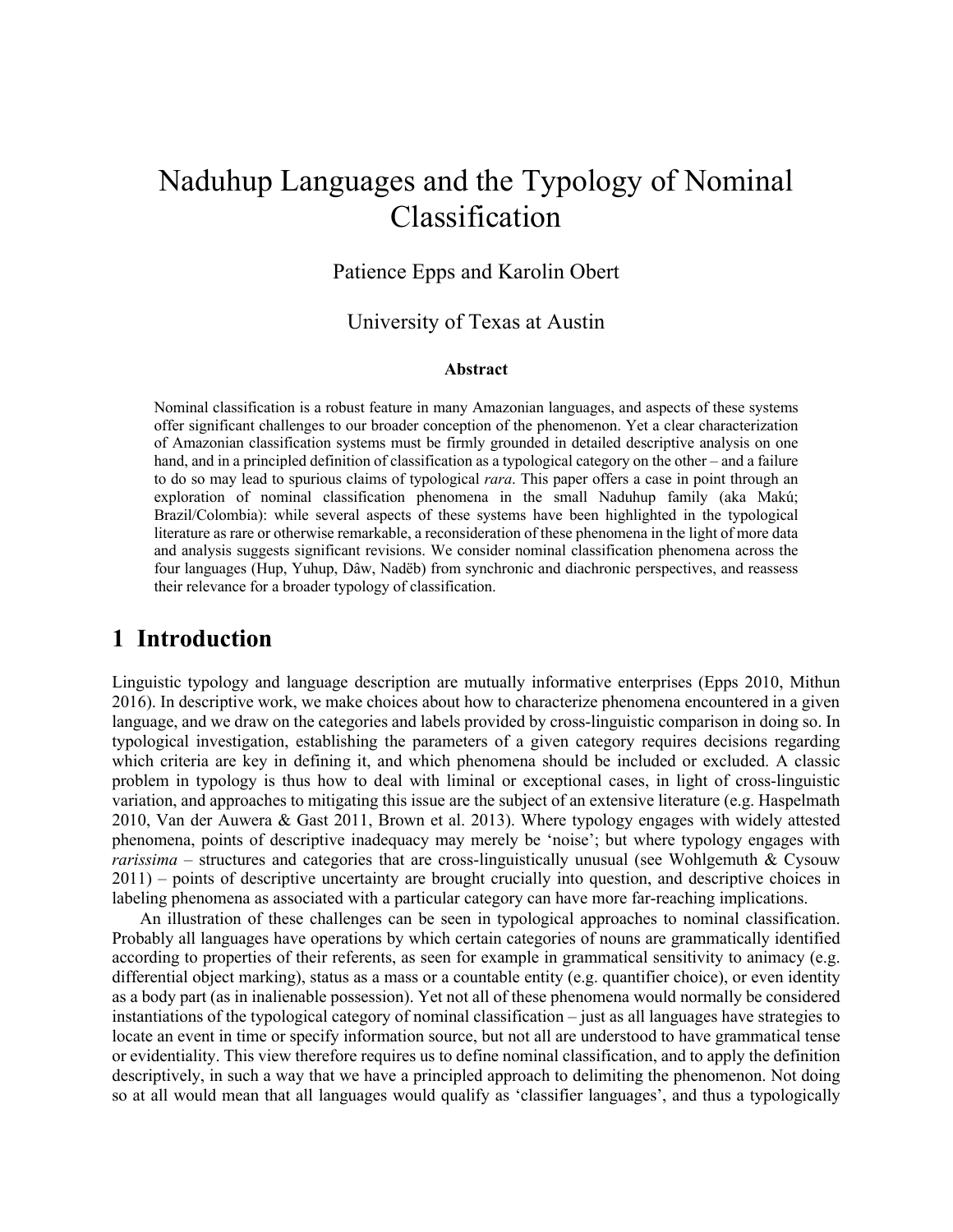significant distinction would be lost (Allan 1977:286, Croft 1994:151, Aikhenvald 2000:13). On the other hand, not delimiting the category consistently means that 'marginal' phenomena will be variably described as nominal classification or as something else, and claims about typological *rara* – as highly unusual instantiations of a particular phenomenon – may simply reflect the vagaries of descriptive labeling.

These challenges can potentially introduce significant confounds to our typological understanding. As we explore here, a case in point is the representation of the Naduhup language family in the typological literature on nominal classification. This small group of four languages, spoken in the Upper Rio Negro of northwestern Brazil and eastern Colombia, was only minimally described through the early 21<sup>st</sup> century. Nevertheless, Aikhenvald's (2000) study of nominal classification – undoubtedly the most comprehensive typological exploration of the phenomenon to date – draws heavily on data from Naduhup languages to exemplify several different forms of classification. The most notable of these are two types that are identified as very rare: locative classifiers and a 'possessor' classifier, which categorizes the possessor rather than the possessed entity in a possessive construction. Aikhenvald's characterizations have been amply repeated in the subsequent literature on classification; see e.g. Velupillai (2012:173) and Kilarski (2013:39, 45).

In this paper, we undertake a comparative assessment of nominal classification in the Naduhup languages, and revisit the typological claims that draw on them. We explore the presence of classification across the four languages, pointing out that the family exhibits extensive internal diversity with respect to this phenomenon. Nevertheless, we argue that several kinds of classification previously attributed to these languages – including those conceived as typological *rarissima* – are best understood as falling outside the category, even where they may involve sensitivity to particular features of the referents. This investigation calls attention to the descriptive and typological challenges presented by nominal classification as a category, in that even widely accepted definitions of classification span a diverse range of associated grammatical structures and domains. Ultimately, the identification of a particular phenomenon as typologically 'rare' requires us to both establish the existence of the category as a typologically meaningful entity, and to delimit its membership. If these criteria are not met, then considerable skepticism is in order when proposing, evaluating, or repeating claims concerning *rarissima*.

The paper is structured as follows. §2 outlines a working definition of nominal classification, with the goal of delimiting the category in an operationalizable way. §3 introduces the Naduhup family and briefly summarizes prior claims relating to nominal classification in the four languages. §4 considers the 'multifunctional' classifier systems of the northwest Amazon and their instantiation in Naduhup, while §5 looks at the relationship between possession and classification in the family. §6 addresses the question of locative classifiers and their relationship to adpositions; §7 briefly discusses measure terms and other phenomena; and §8 concludes.

#### **2 Nominal Classification as a Typological Category**

The literature on nominal classification has established a number of important parameters, which we briefly lay out here. First, the phrase 'nominal classification' is understood in this context to mean the categorization of nouns according to features associated with their *referents*, rather than of the nouns themselves as linguistic forms (Senft 2000:27, Lucy 2000:331, Contini-Morava & Kilarski 2013:265). Second, nominal classification itself spans a cline of grammaticalization, from lexical strategies (measure terms, class terms, and verbs that reflect features of their arguments' referents; see §7) to nominal classifiers, to gender or noun class markers (Grinevald 2000). Most discussions of nominal classification exclude lexical strategies and focus on the more grammaticalized elements, classifiers and noun class markers. Of these, classifier systems may be distinguished from noun classes in that they are relatively less grammaticalized; as such, they do not necessarily classify all nouns, they often involve an open system with a large number of classes, they are normally marked only once in the noun phrase (as opposed to serving an agreement function), and a given noun is likely to associate with a range of classifiers (which tend to function derivationally; see Dixon 1982, 1986, Grinevald 2000, *inter alia*). In our discussion of Naduhup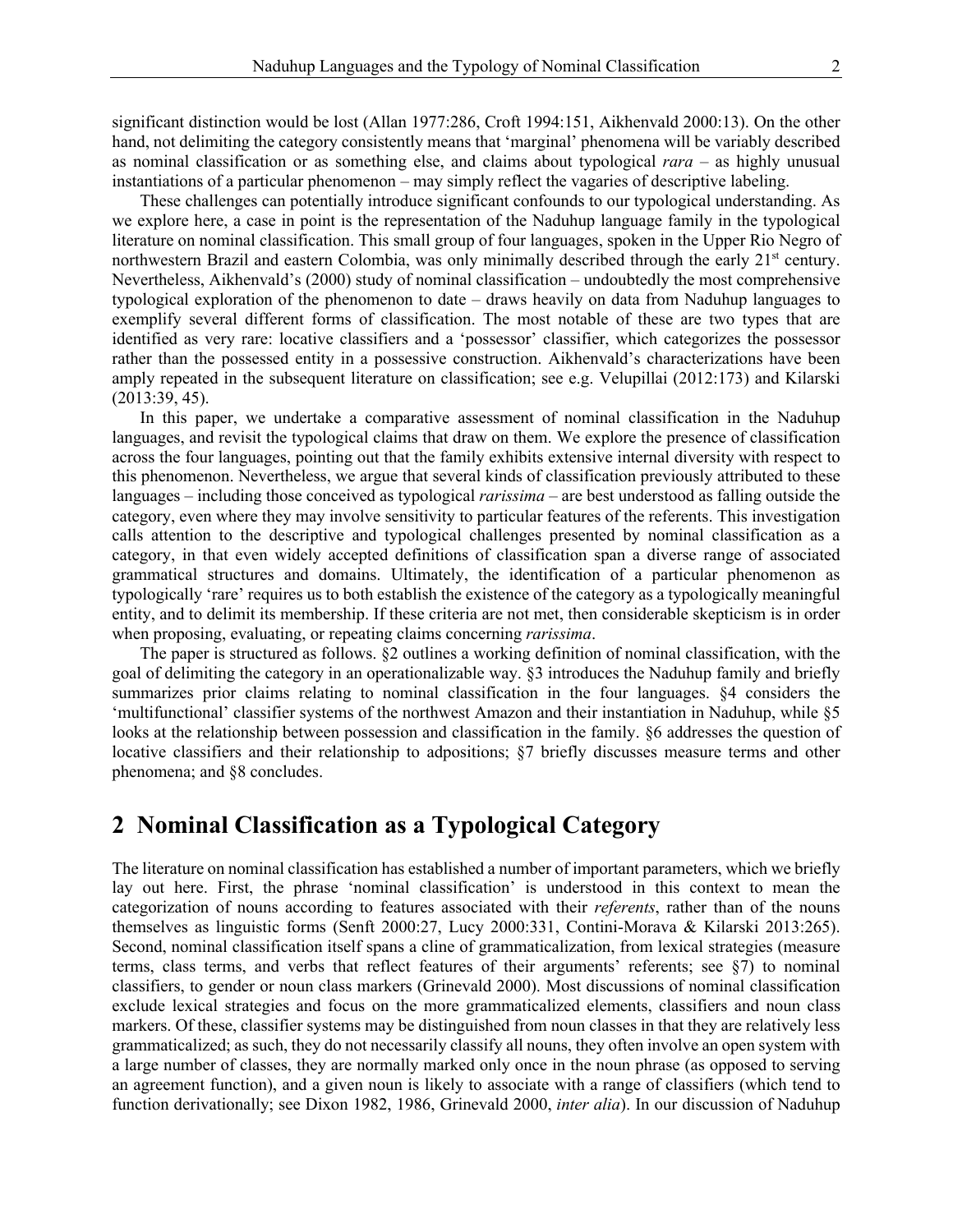languages, we focus exclusively on classifiers, since none of these languages can be said to have noun classes.

Definitions of nominal classification in the literature make reference to several criteria. As we note above, however, operationalizing these criteria in a consistent way is not trivial, in view of the diverse range of morphosyntactic contexts in which classifiers appear, and the fact that synchronic liminality may be associated with diachronic transition. Thus Grinevald (2004:1024), Aikhenvald (2000:14), and other authors leverage a prototype approach, such that "properties of different classifier types will be shown to be gradient rather than categorical" (Aikhenvald 2000:14). However, an overly loose application of this approach invites misidentifying *rarissima*.

Key criteria for defining nominal classification have been identified as follows. With respect to morphosyntactic form and behavior, classification is usually understood to involve a degree of grammaticalization, with classifiers less grammaticalized than noun classes (e.g. Grinevald 2000: 61, Contini-Morava & Kilarski 2013:265), although classifiers themselves may be either free or bound morphemes (Croft 1994:146, Aikhenvald 2000:91, cf. Dixon 1986). A second criterion, though one that tends to be somewhat less clearly formulated, is that classifying etyma should form a coherent set, with paradigmatic relations existing between the set of classes/classifiers and the types of nouns they associate with, across the lexicon (Croft 1994, Aikhenvald 2000:153, 176, Senft 2000:681). Third, nominal classification (particularly classifiers, which are less arbitrarily assigned than noun classes) is understood to "provide semantically based categorization" according to properties of the referents (Aikhenvald 2000:13, see also Senft 2000:680-681, Contini-Morava & Kilarski 2013:266), and these properties are generally characterized as "inherent" (Allan 1977:286). Turning to function, Contini-Morava and Kilarski (2013) identify principal semantic functions as relating to derivation and the differentiation and individuation of referents, while key discourse functions involve the disambiguation of referents and reference management/tracking (with additional functions of indicating speaker stance and shifting discursive perspective vis-à-vis the referent). Finally, the environment in which classifying etyma occur is also significant; Aikhenvald (2000:13) states that classifiers "are restricted to particular construction types known as 'classifier constructions'... understood as morphosyntactic units... which require the presence of a particular kind of a morpheme, the choice of which is dictated by the semantic characteristics of the referent of the head of a noun phrase." Similarly, one of Allan's (1977:286) criteria for "classifier languages" is that "they have classifiers, at least some of which are restricted to classifier constructions, although classifiers exist which function in other environments like nouns... [and that these] belong to one of four types – (i) numeral classifier languages, (ii) concordial classifier languages [i.e. noun classes], (iii) predicate classifier languages, and (iv) intra-locative classifier languages." To these types of classifiers (or 'classifier languages'), later works have added noun classifiers, possessive classifiers, and deictic classifiers (see Aikhenvald 2000).

However, these criteria raise a number of questions. Whether a given etymon should qualify as grammatical(ized) is not always clear, particularly where classifying elements may also function as free lexical roots, as in the case of 'repeaters' (classifiers that are identical in form and meaning to nouns). This problem is particularly evident in "suppletive classificatory verbs" (a subcategory of 'predicate' or 'verbal' classifiers; see Aikhenvald 2000:153ff), which consist of a set of lexical verb roots that specify features of the nominal argument (e.g. 'lie (round thing)' and 'lie (flat flexible thing)', see Allan 1977:287), leading Croft (1994:157) to observe that such "predicate 'classifiers' do not fit the formal grammatical definition of a classifier, and in fact, they may not be classifiers at all." The criterion of paradigmaticity is also complex, in that it is not always clear how many classifying members of a given category of etyma (e.g. adpositions or verbs) are enough to characterize the set as a classifier type, especially in cases where virtually all languages share at least a few such elements for which the choice depends on qualities of the referents, such as verbs of ingesting (see Croft 1994:159 and §6-7 below). Regarding the semantic basis of classification, questions arise regarding what sorts of properties associated with the referent are relevant: Most authors agree that 'inherent' or non-relational properties (e.g. size, shape, consistency) are key in nominal classification, given that relational features are already ubiquitous in grammar (e.g. distance from the speaker in demonstrative systems, entities viewed singly or as a set in number marking, etc.); however,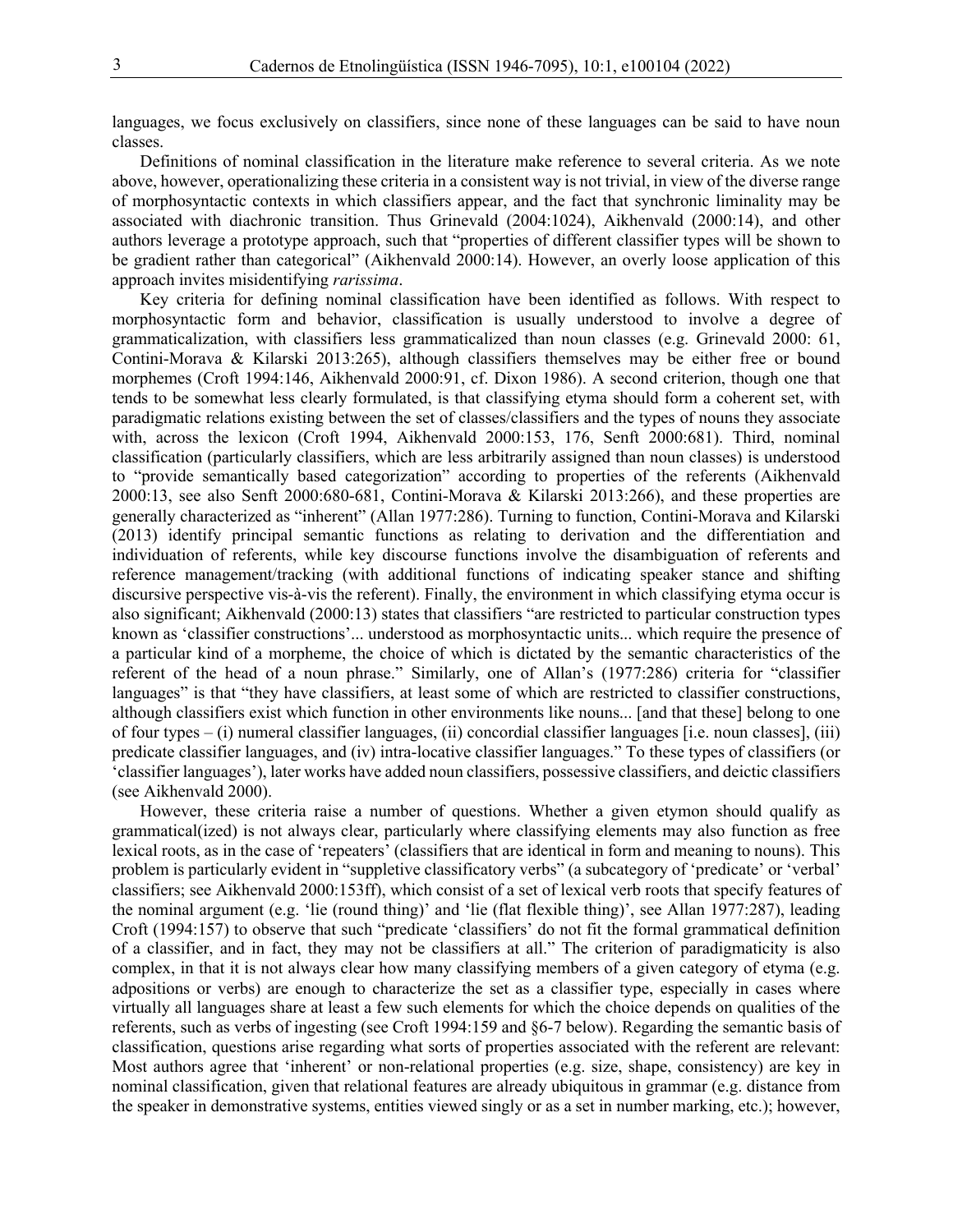the distinction is less clear where particular 'inherent' features may be foregrounded in classification *because* of their relevance to human intervention, i.e. their relation to functionality (see e.g. Denny 1976:130). This problem is particularly evident in the context of possessive classifiers, which typically correspond directly to the relation between the possessor and possessed (e.g. one of eating, raising as a pet, etc.; see §5). Finally, the criterion that classifiers are associated with specific 'classifier constructions' raises significant questions concerning operationalizability. While the observation that particular morphosyntactic contexts tend to be the locus of nominal classification is typologically robust, it also risks circularity: A classifier construction is defined by the presence of a classifying element, while a classifier is defined by its presence within the construction. As we explore below, this circularity is especially problematic in marginal cases.

In light of these considerations, we employ the following working definition of nominal classification, with the goal of setting reasonably consistent parameters for assessing typologically marginal phenomena like those encountered in Naduhup languages, and to bring more clarity to the task of distinguishing 'classifying languages' from those languages that exhibit other forms of nominal categorization. We understand nominal classification as involving a set of etyma that a) can be identified as grammatical (or grammaticalized) to some degree, such that most or all members are formally and/or functionally distinct from members of the lexicon;<sup>1</sup> b) are robustly relevant within at least one grammatical subsystem, as opposed to being constrained to a limited subset of elements within the same domain (as with gender in third person pronouns in English); c) offer multiple paradigmatic oppositions, as opposed to a single either/or option (cf. sensitivity to animacy in differential object marking);<sup>2</sup> d) group nouns according to at least some inherent (or relatively non-relational) characteristics (cf. conventional number marking strategies); e) have functions relating to derivation, individuation/ differentiation, and reference management, as opposed to basic reference or modification (cf. adjectives). An argument may be made in particular cases for relaxing one or another of these criteria, but we submit that such cases must be evaluated very carefully before they are accepted as typologically relevant, and particularly as examples of *rarissima*.

### **3 The Naduhup Language Family**

The four Naduhup languages – Hup, Yuhup, Dâw, and Nadëb – are spoken by peoples who traditionally inhabit the interfluvial zones of the middle and upper Rio Negro region (see Map 1). All four languages are still being transmitted to children, and speaker populations range from about 130 (Dâw) to 2500 (Hup). Formerly known as the 'Makú' family and lumped together with Kakua and Nukak (and, by some accounts, Puinave to the north), comparative evidence indicates that Naduhup is in fact an independent family (Epps and Bolaños 2017). According to our current understanding of relationships within the family, Hup and Yuhup are quite closely related, while Dâw is a more distant sister, and Nadëb occupies a distinct primary branch. Despite a clear-cut signal of genetic relationship in the lexicon, the languages are typologically remarkably divergent, due in large part to grammatical restructuring driven by contact with their respective neighbors – in particular, East Tukanoan languages on the part of Hup and Yuhup, and (probably) Arawakan languages on the part of Nadëb (Epps 2007a, Epps & Bolaños 2017).

<sup>&</sup>lt;sup>1</sup> Note that by this definition, most or all examples of 'classificatory' lexical verb roots would be excluded. We follow Croft (1994) in considering this option viable (see also §6), but leave the question open for further investigation.

 $2$  We note that gender systems do sometimes offer a single either/or option; as noted above, we exclude these from our discussion here.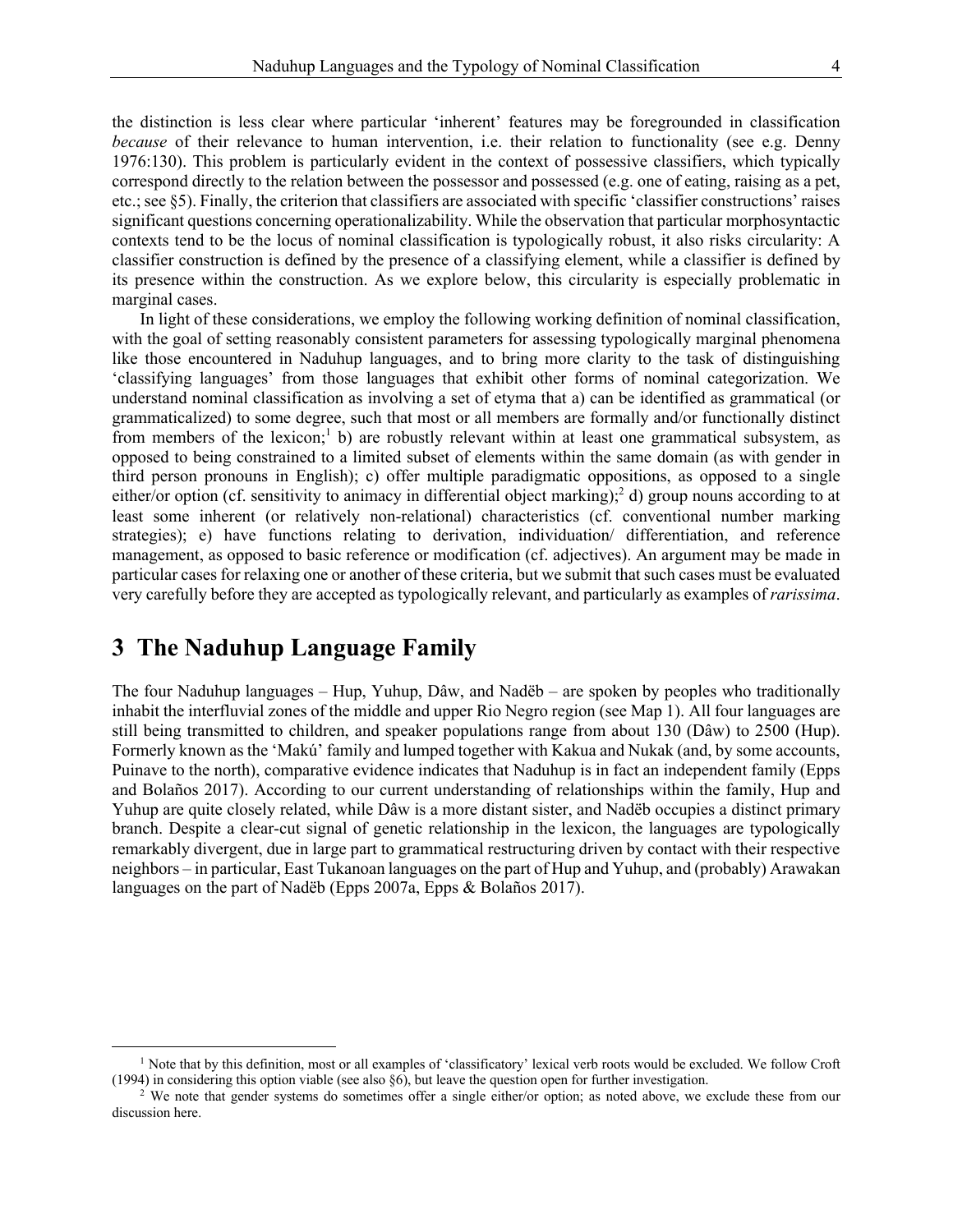

Map 1: Naduhup languages in regional context

Evidence of family-internal typological divergence and contact-driven convergence is highly visible in nominal classification phenomena across the Naduhup family. As we observe in §1, the Naduhup languages have attracted considerable attention in the literature on nominal classification – remarkably so in light of the very limited description available, at least until recently – and due in large part to the striking range of nominal classification phenomena ascribed to them, including several features that are typologically rare. As the sections below lay out, the Naduhup languages are indeed diverse in their approaches to nominal classification, and some of these strategies hold intriguing clues to how classification may emerge over time and through contact. However, we argue that several forms of nominal classification attributed to Naduhup languages are best analyzed otherwise. Moreover, in contrast to many other northwest Amazonian languages, nominal classification appears to be a relatively marginal category in Naduhup, and one that has emerged independently in the respective languages following the breakup of the protolanguage.

Table 1 summarizes the classification types and strategies that have been attributed to Naduhup languages. Hup and Yuhup exhibit reasonably robust, though incipient, systems of 'multifunctional' classifiers (§4), much like those seen in other languages of this region, and Nadëb has a set of etyma that meet generally accepted definitions of possessive classifiers  $(\S 5)$ . Three further types – all of which are typologically unusual to varying degrees – are attributed to Dâw (and in one case to Hup) in Aikhenvald's (2000) study (drawing in particular on Martins 1994), and in subsequent literature; these are noun classifiers (§5), 'possessor' classifiers (§5), and locative classifiers (§6). In Table 1, 'X' indicates those strategies that we consider as meeting a relatively rigorous definition of nominal classification, while '[x]' is used for those strategies that have been attributed to these languages but that we exclude.<sup>3</sup>

<sup>&</sup>lt;sup>3</sup> The data and analyses presented in this paper draw on our own fieldnotes for Hup, Dâw, and Nadëb (see also Epps 2008 for Hup, and Obert 2019 for Dâw), as well as from Ospina Bozzi (2002, 2004-5) for Yuhup, Martins (2004) for Dâw, and Weir (1984) for Nadëb. Data that appear here without citations come directly from our fieldnotes (see also the archived collections in the Archive for Indigenous Languages of Latin America: Epps 2001+ (Hup); Epps, Obert & Storto 2013+ (Dâw); Epps, Obert & Pissolati 2018+ (Nadëb)).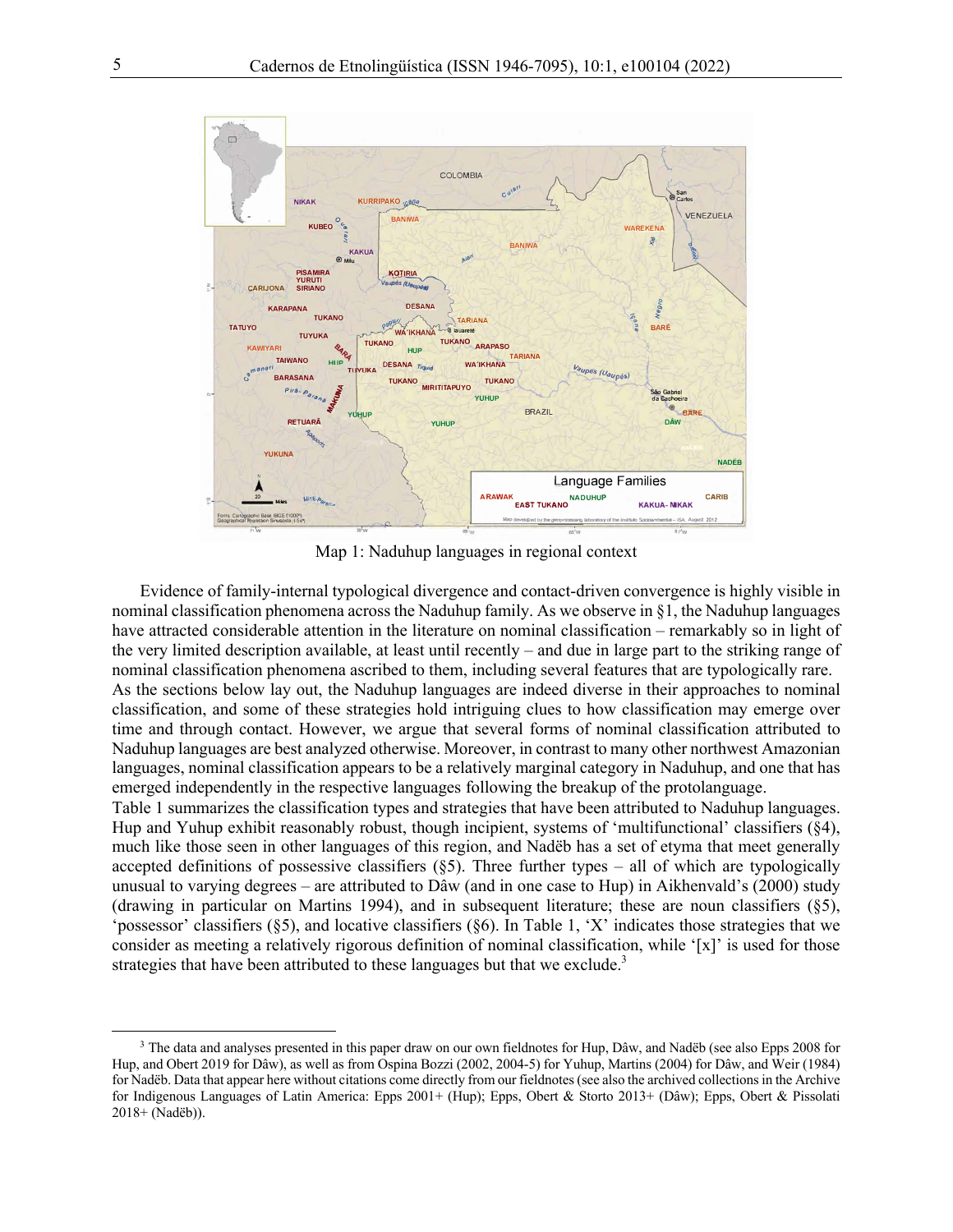|                             | Hup               | Yuhup Dâw Nadëb |   |              |
|-----------------------------|-------------------|-----------------|---|--------------|
| multifunctional classifiers |                   |                 |   |              |
| possessive classifiers      | $\lceil x \rceil$ |                 | x | $\mathbf{X}$ |
| locative classifiers        |                   |                 | x |              |
| noun classifiers            |                   |                 | x |              |

Table 1: Nominal classification types attributed to Naduhup languages

# **4 'Multifunctional' Classifier Systems: Naduhup and the Upper Rio Negro Context**

Nominal classifier systems are widely encountered among western Amazonian languages. While fairly diverse, they tend to conform to a general pattern that has by now become familiar to scholars of classification. As Krasnoukhova (2012:193) observes, these 'multifunctional' classifier systems (cf. Aikhenvald's 'multiple classifier languages', 2000:204ff) are generally characterized by three functions, semantic categorization, derivation, and – more marginally – syntactic agreement; and by the fact that classifiers can attach to or occur with many different kinds of hosts and constructions, including nouns, numerals, demonstratives, relative clauses, and even verb roots (in the latter case, either as nominalizers or, in some languages, as predicative elements that make reference to clausal arguments). While treated by some authors as typologically or diachronically transitional in light of their resemblance to canonical understandings of both classifiers and noun classes, recent work has moved toward recognizing these Amazonian systems as "instantiating a coherent system type in their own right," rather than defining them as 'mixed' or 'multiple' systems (Seifart & Payne 2007:384).

Western Amazonian classifier systems tend to share a number of characteristics in addition to their multifunctionality. Systems are likely to include a large number of grammatical elements that encode shape, texture, function, and sex, and they tend to make a salient distinction between animate and inanimate nouns. Many of these languages have a generic classifier form that can stand in for others, and which often relates to the division between animate and inanimate nouns, as well as 'repeater' classifiers that are formally identical to nouns and correspondingly limited in reference (i.e. composing a single-item class). Accordingly, classifier inventories in such languages are typically open sets, occupying a continuum of more lexical to more grammaticalized elements. In discourse, these classifiers often serve anaphoric reference-tracking functions, in addition to their derivational and limited agreement functions (see also Payne 1987, Derbyshire & Payne 1990, Grinevald & Seifart 2004, Farmer 2015, Voort 2018).

Classifier systems of this general type are widely encountered among Tukanoan and northern Arawakan languages (see e.g. Farmer 2015, Aikhenvald 1996, 2000), and are ubiquitous among languages of the Upper Rio Negro region, where classifiers also show considerable evidence of contact-driven convergence (Gomez-Imbert 1996, Aikhenvald 2002:86ff, Bolaños 2016:150). Hup and Yuhup, the two Naduhup languages that are spoken squarely within the Upper Rio Negro region, exhibit classifier systems that are comparable to those of their neighbors, but also stand out as clearly incipient: all members of the inventory are transparently associated with their lexical sources – lexical nouns, many of which are plant part terms that occur as 'bound' elements in compound constructions that encode whole-part (i.e. inalienably possessed) relationships; as in Yuhup *cǎk=wǝ̂gn* (moriche=seed) 'moriche (*Mauritia flexuosa*) seed' (Ospina Bozzi 2004-5:184), and Hup *b'ab'aʔ=g'æt* (embaúba=leaf) 'embaúba (*Cecropia* sp.) leaf'. As such, the Hup and Yuhup classifiers or bound nouns still have a robust identity as nouns themselves, and can be seen as the heads of compounds in many constructions. The relationship between these nominal constructions and the emergent system of nominal classification is discussed at length by Ospina Bozzi (2004-5) for Yuhup and by Epps (2007b, 2008, 2009) for Hup.

The bound nouns in Hup and Yuhup, like the more grammaticalized classifiers in many of the languages around them, are in very frequent use as derivational elements. In addition to their use in whole-part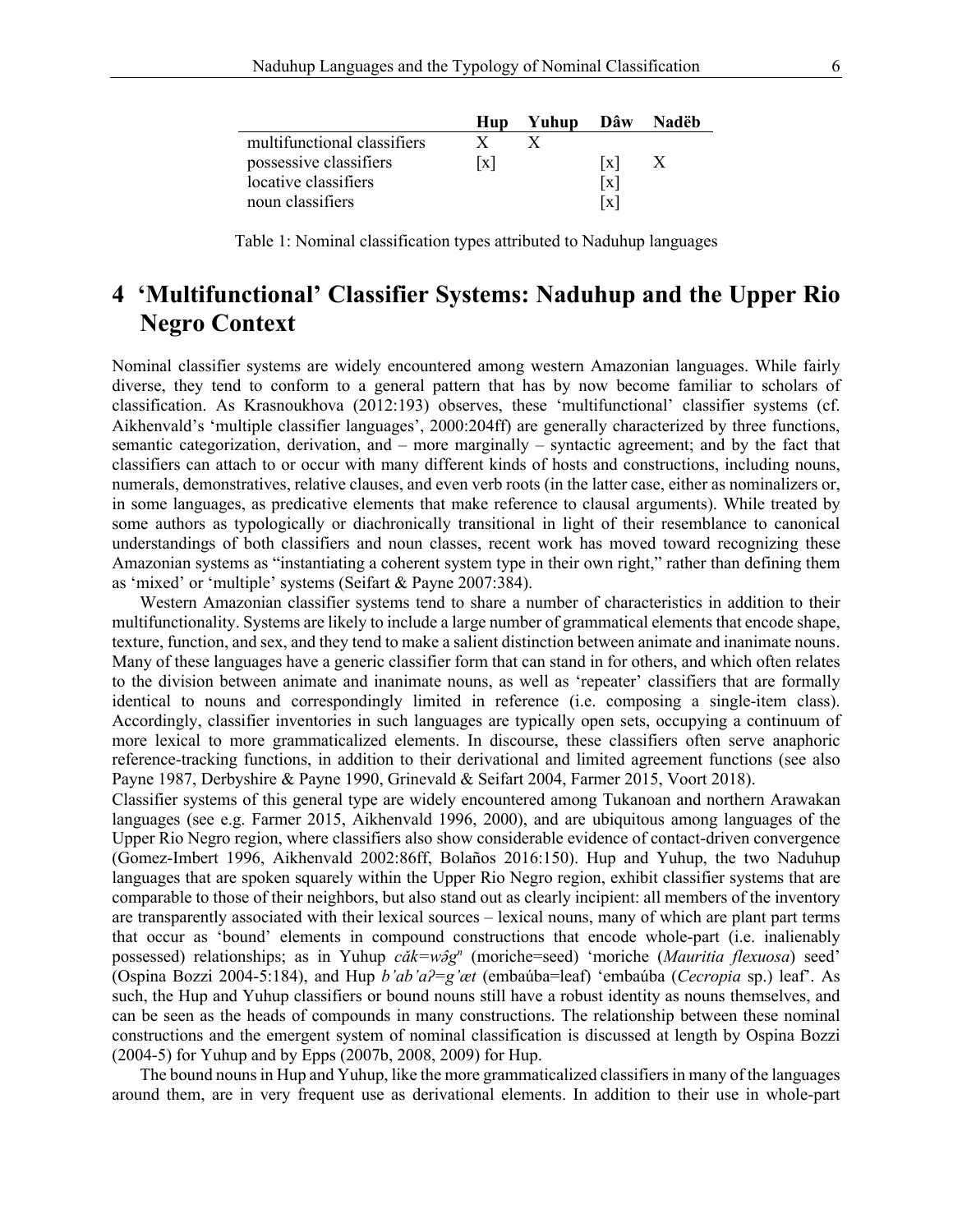compounds like those above, they combine with nouns in a wider range of nominal expressions, as in Yuhup *mɔ́j=k'ǽt* (house=leaf) 'caraná (palm leaf used for thatch)' (Silva & Silva 2012:223), and occur productively with verb roots to derive new noun phrases, as in Hup *tǎc=tat* (kick=FRUIT/ROUND) '(soccer) ball'. They also combine with a range of other word and clause types associated with the noun phrase – numerals, demonstratives, relative clauses, adjectives, etc. – many of which cannot occur on their own as independent noun phrases without the addition of a classifier or other nominal element; e.g. Yuhup *~bŏ?=tǎt* (two=fruit) 'two fruits' (Ospina Bozzi 2004-5:191). In discourse, the bound nouns appear frequently in nominal constructions of this kind and function deictically and/or anaphorically (examples (1-2)), playing an important role in reference tracking.<sup>4</sup>

- (1)  $j\ddot{t}$ -*n'ih*<br>that.ITG-NMZ  $\lambda$ <sup>*-n'ih hid bi?-i*</sup> *h, núp=tat* 3PL work-DECL this=ROUND/FRUIT 'Thus they made it (a clay musical instrument), this size (round).' (speaker is indicating the size with his hands) (Hup, Epps 2008:277)
- $(2)$ *'ɨhĩ tɨh=sap=k'æ̂t?* which 3SG=pretty=BOOK/LEAF 'Which notebook is the nicest?' (Yuhup, Silva & Silva 2012:257)

The Hup and Yuhup classifier systems have transparently developed out of the system of 'bound nouns' in compounds associated with whole-part and inalienably possessed relations. This process was evidently propelled by contact with neighboring East Tukanoan languages, and the resulting systems in Hup and Yuhup shares many features with these systems – not only the general set of functions and loci of classifying elements, but also an emphasis on shape as a salient feature in the classification of inanimates; a male/female gender distinction for animates (example (3)), as well as a generic animate plural and (in Yuhup) singular; and (at least in Hup) a generic inanimate classifier (=*teg*, which also functions as the plant part 'tree, stick' and the shape classifier 'shaft'); e.g.  $pap\acute{o}d=teg$  (roll=THING) 'wheeled vehicle'.

| (3) | $j$ <sub>i</sub> t=mahjúp | $hiip$ =wəd            | $wi^2-g'$ ét-éj,                                                                        |
|-----|---------------------------|------------------------|-----------------------------------------------------------------------------------------|
|     | thus=REP                  | that.ITG person=RESP   | hear-stand-DYNM                                                                         |
|     | mžh                       | g'ig-ip= $2\tilde{t}h$ |                                                                                         |
|     | tinamou                   | arrow.shoot-DEP=MSC    |                                                                                         |
|     |                           |                        | There, they say, an old man was standing listening, one who was shooting tinamou birds. |
|     | (Hup, Epps 2008:829)      |                        |                                                                                         |
|     |                           |                        |                                                                                         |

As Epps (2007b, 2009) explores, the emergence of classifiers in Hup (and presumably also in Yuhup) involved a reanalysis of which element of the compound constructions was semantically more 'in focus' (i.e. more likely to be construed as the more variable or discursively salient element), and likewise a reanalysis of the type of relation between the two components of the construction. Thus, for example, a leaf may be viewed as a part of a plant (e.g. *pihit=g'æt* 'banana leaf'), but also as an object that is categorized by the type of plant it comes from, and which defines it as possessing particular qualities that lend

<sup>&</sup>lt;sup>4</sup> All data in this paper are presented in IPA. Diacritics on vowels represent tone ( $\acute{v}$  = high,  $\hat{v}$  = falling,  $\check{v}$  = rising). The symbol <=> here represents the morphosyntactic and phonological dependence of the 'bound' noun or classifier on the noun it occurs with (as well as a clitic boundary). In the case of Yuhup and Dâw, we have added this symbol to Ospina Bozzi's and Martins's transcriptions, and we have adapted Martins's representation of two Dâw vowels ( $x > a$ ,  $u > i$ ) to conform to our own phonological representation of this language; otherwise, we have generally maintained the authors' respective transcriptions. We note that Ospina Bozzi's transcription conventions are different from Silva and Silva's (which we have converted from the practical orthography), which are closer to ours for Hup. Nasalization is a morpheme-level prosody in Hup and Yuhup, and Ospina Bozzi's transcription includes a preceding tilde  $(\sim)$  to indicate a nasal morpheme, whereas other Hup and Yuhup transcriptions in this chapter indicate morpheme-level nasality by representing one or more segments within the morpheme as nasal. We have slightly standardized some of Ospina Bozzi's and Martins's glosses to conform to the conventions used throughout this paper. Translations of examples and direct quotes from sources authored by Ospina Bozzi, Silva and Silva, Weir, and Martins are our own.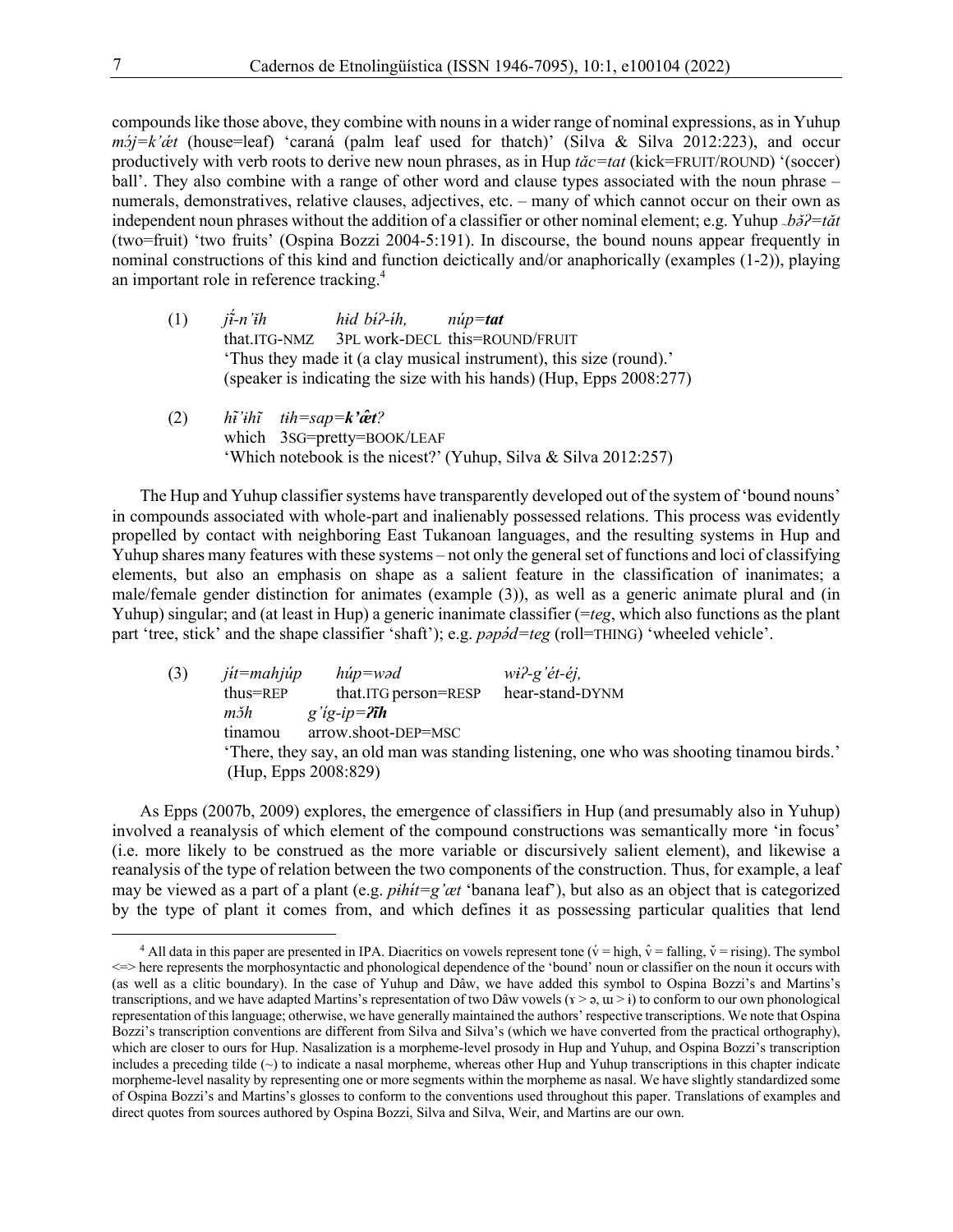themselves to particular uses; for example, a banana leaf is large and flat, and may be used as a plate or a cover for a container. It was presumably this second construal of the relationship between the bound noun and its counterpart that produced compounds like  $msh\delta j = g'$ *et* 'deer leaf' (*Phytolacca rivinoides*) and *jɔ̃ ̌h=g'æt* 'medicinal leaf' (i.e. any leaf used as medicine), where the first element in the compound modifies or categorizes the second, as opposed to representing a whole or possessor. Compounds of this kind would have also enabled the use of bound nouns as derivational elements in combination with verb roots, and, finally, their semantic extension from plant parts to indicators of physical form (particularly shape, size, and consistency). For example,  $h\tilde{t}^2 = g'et' d\text{raw}/\text{write} = \text{LEAF'}$  refers to a particular type of leaf that retains dark marks when inscribed with an object, but is more commonly used today in reference to writing paper or notebooks.

Interestingly, there is some evidence that these metaphorical extensions of plant part terms have been marginally present in Hup and Yuhup for what is probably a long time – visible in particular in body-part terms, such as (Hup) *nɔhg'æd* 'tongue' (etymologically *n* 'mouth' + *g'æt* 'LEAF/BLADE') and *ct* $\hat{i}$ -tat (leg.calf=FRUIT/ROUND) 'round part of calf of leg', and some terms for items of native manufacture, such as *hæ̃ ̌j'=b'ah* (paddle=SPLIT.WOOD) 'canoe paddle' and *pĩ̌ h=teg* (play.flute=STICK/SHAFT) 'flute (type)'; however, the vast majority of nominal expressions in which a semantic leap is evident refer to recently introduced cultural objects, as can be seen in the extension of 'leaf' to 'paper, book' in the examples above. As Epps (2007b, 2009) observes, while the classifier system undoubtedly emerged through Tukanoan influence, the potential for semantic extension appears to have been kicked into high gear over the last few decades by the influx of culturally unfamiliar objects requiring names. Further examples from Hup are provided in (4); the high productivity of the system can be seen in the multiple options for terms for culturally very recent items such as 'light bulb'.

| (4) |    |                                               | a. $b'oj = g' \alpha t$ 'study book'       | $(b'oj- 'study/ teach')$      |            |
|-----|----|-----------------------------------------------|--------------------------------------------|-------------------------------|------------|
|     |    | b. $h\tilde{t}^2 = g' \alpha t$               | 'writing/notebook'                         | $(hi^2$ 'write, paint')       |            |
|     |    | c. $di\mathbf{c} = t\mathbf{a}t$ 'light bulb' |                                            | (Port. luz 'light')           |            |
|     |    | d. $h\acute{\partial} = ta\dot{t}$            | 'light bulb'                               | $(h\tilde{\sigma}$ - 'burn')  |            |
|     |    |                                               | e. $w\ddot{\alpha}d = b'ah$ 'spoon, plate' | $(w \alpha d - \text{`eat'})$ |            |
|     | f. | <i>méca=b'ah</i> 'table'                      |                                            | (Port. <i>mesa</i> 'table')   |            |
|     | g. | $h\check{i}$ ?=teg                            | 'pencil'                                   | $(hi^2$ 'write, paint')       |            |
|     |    | h. $n' = teg$                                 | 'eraser'                                   | $(nuj'$ - 'rub')              | <b>HUP</b> |
|     |    |                                               |                                            |                               |            |

As Ospina Bozzi (2004-5:181) observes for Yuhup (see also Epps 2008:279 for Hup), the classifying etyma in these languages resemble class terms in their role in lexical genesis, as well as in their transparent lexical origins (see Grinevald 2000:58). However, their occurrence in a range of morphosyntactic constructions and their extended semantics are in keeping with more fully-developed classifier systems, and their determinative and anaphoric uses and ability to occur on multiple constituents within a clause is reminiscent of noun classes. In fact, they fit quite neatly into the template of a Tukanoan-style multifunctional classifier system, with their main difference being simply one of overall degree of grammaticalization. Thus many of the etyma that can occur in the morphosyntactic classifier 'slot' in Hup and Yuhup are akin to 'repeaters', and include nominal elements that function in other contexts as independent nouns and as measure terms (§7).

Dâw offers an intriguing comparative perspective on the Hup and Yuhup classifier systems. In contrast to Aikhenvald's (2000) observations (which draw on Martins's 1994 work), we point out that Martins (2004) is actually much more equivocal about the existence of classifiers in the language. In fact, Martins (2004:129) goes so far as to state that no "active system" of classifiers existsin contemporary Dâw, although she suggests that such a system was more robust in the past and is still detectable in certain areas of the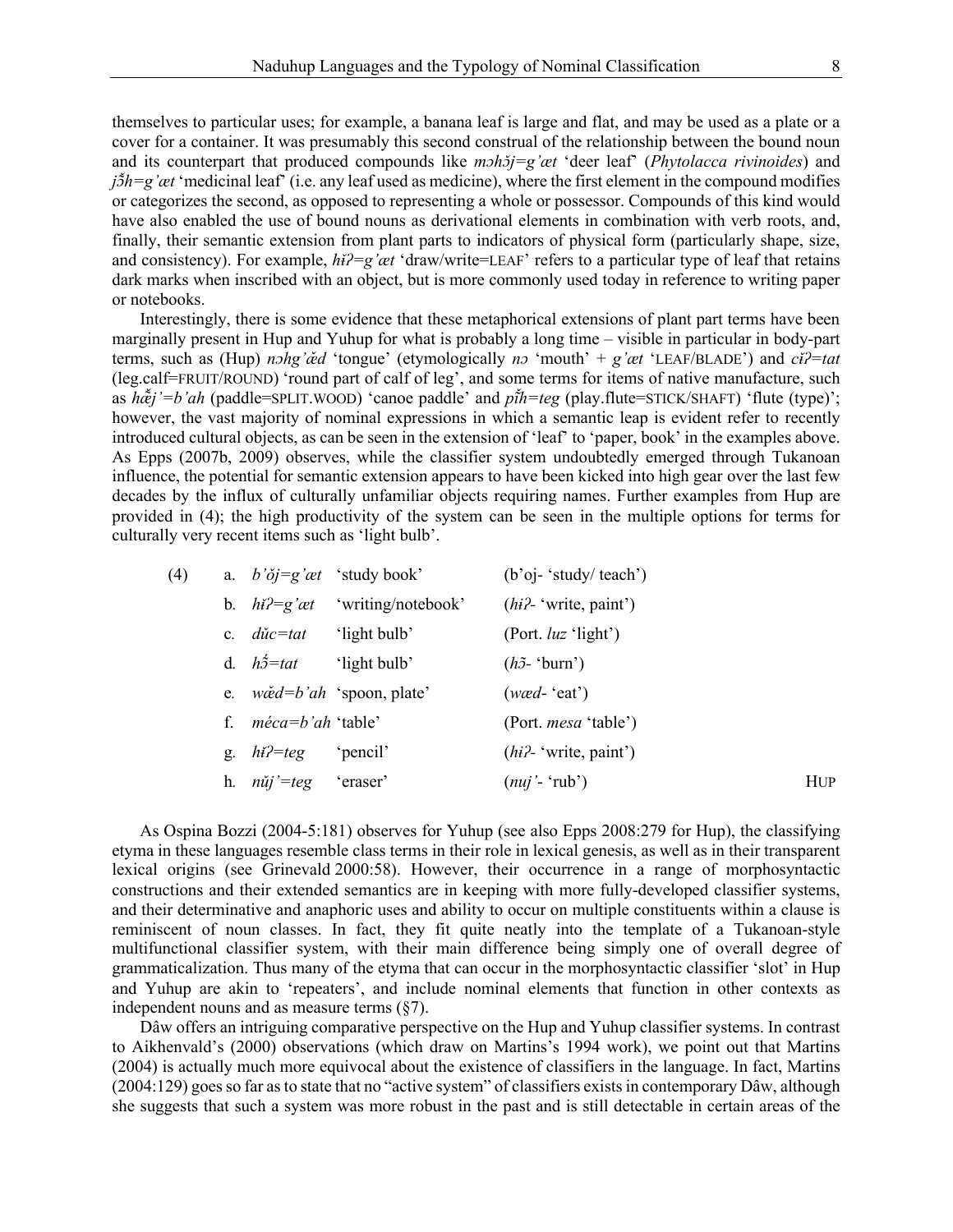grammar, particularly in the locative postpositions that characterize inherent properties of the place reference and in verb roots that make reference to inherent qualities of their arguments (but see §6 and §7 below). However, she does observe that "a form of nominal classification" is synchronically present in Dâw in the form of "class terms", which represent parts of an entity and combine with nouns in compound constructions (Martins 2004:148). As she describes, and as our own work confirms, Dâw has a robust and productive nominal compounding construction that encodes possessive and whole-part relations, and in which body parts, plant parts, and other parts of a whole figure prominently (example (5)), very much like what we have seen above for Hup and Yuhup. As in those languages, the second element of the compound in Dâw receives word-level stress and in many cases cannot freely occur without a preceding nominal element.

| (5) |  | a. $p\hat{i} = k\check{i}t$ 'caraná ( <i>Mauritia sp.</i> ) leaf'   |     |
|-----|--|---------------------------------------------------------------------|-----|
|     |  | b. $tow = t\hat{\partial}g$ 'molongó (Ambelania grandiflora) trunk' |     |
|     |  | c. $t\tilde{a}x=n\tilde{u}h$ 'tapir head'                           |     |
|     |  | d. <i>lakah=tip</i> 'chicken egg' (Martins 2004:149)                |     |
|     |  | e. $beh=nid$ 'tree stump/log' (Martins 2004:149)                    | DÂW |

Moreover, Dâw class terms appear in a limited number of compounds in which their semantics have been metaphorically extended from parts of a whole to relate more generically to shape, size, and consistency. Just as in Hup and Yuhup, most compounds of this type refer to body parts, and the second element is usually a plant part term (example  $(6)$ ). Many of these compounds in Dâw have direct counterparts in Hup and/or Yuhup, suggesting that they were present in the common ancestor of all three languages. However, in Dâw these 'class terms' have not undergone further extension, either in their semantics or in the morphosyntactic contexts in which they occur. Thus, they cannot be understood as a system of nominal classification according to the definition we provide in §2, but they presumably represent the starting point that gave rise to classifiers in Hup and Yuhup.

| (6) |  | a. <i>nõh=kěd</i> (mouth=leaf)                                                           | 'tongue' (Martins 2004:149) |     |
|-----|--|------------------------------------------------------------------------------------------|-----------------------------|-----|
|     |  | b. $top = j\delta h$ (house=mouth; $j\delta h \le n\delta h$ ) 'door' (Martins 2004:150) |                             | DÂW |

#### **5 Possession and Classification**

As the previous section has explored, the Dâw 'class terms' and their counterparts in Hup and Yuhup – the principle source of the nominal classification systems in these languages – are anchored in nominal compounds that encode a whole-part relationship, which is effectively one of possession. In fact, as this section elaborates, the relationship between the expression of possession and the classification or categorization of nouns is even more wide-ranging in these languages; however, characterizing these phenomena as forms of nominal classification is not in all cases well-founded.

We begin by observing that the expression of possession in Hup, Yuhup, and Dâw formally distinguishes alienability and obligatoriness. In these languages, possessed kin terms, body and plant parts, and other whole-part relationships are in general expressed inalienably via the juxtaposition of the nouns encoding the possessor and the possessed entity (i.e. in a compound noun construction), while the possession of other nouns is encoded via an overt possessive morpheme associated with the possessor. Some variation exists across the three languages, most notably in that for Dâw the juxtaposition strategy is also an option with alienable nouns, but they share this basic pattern; Nadëb, on the other hand, does not make an alienability distinction and relies entirely on juxtaposition (together with dedicated possessive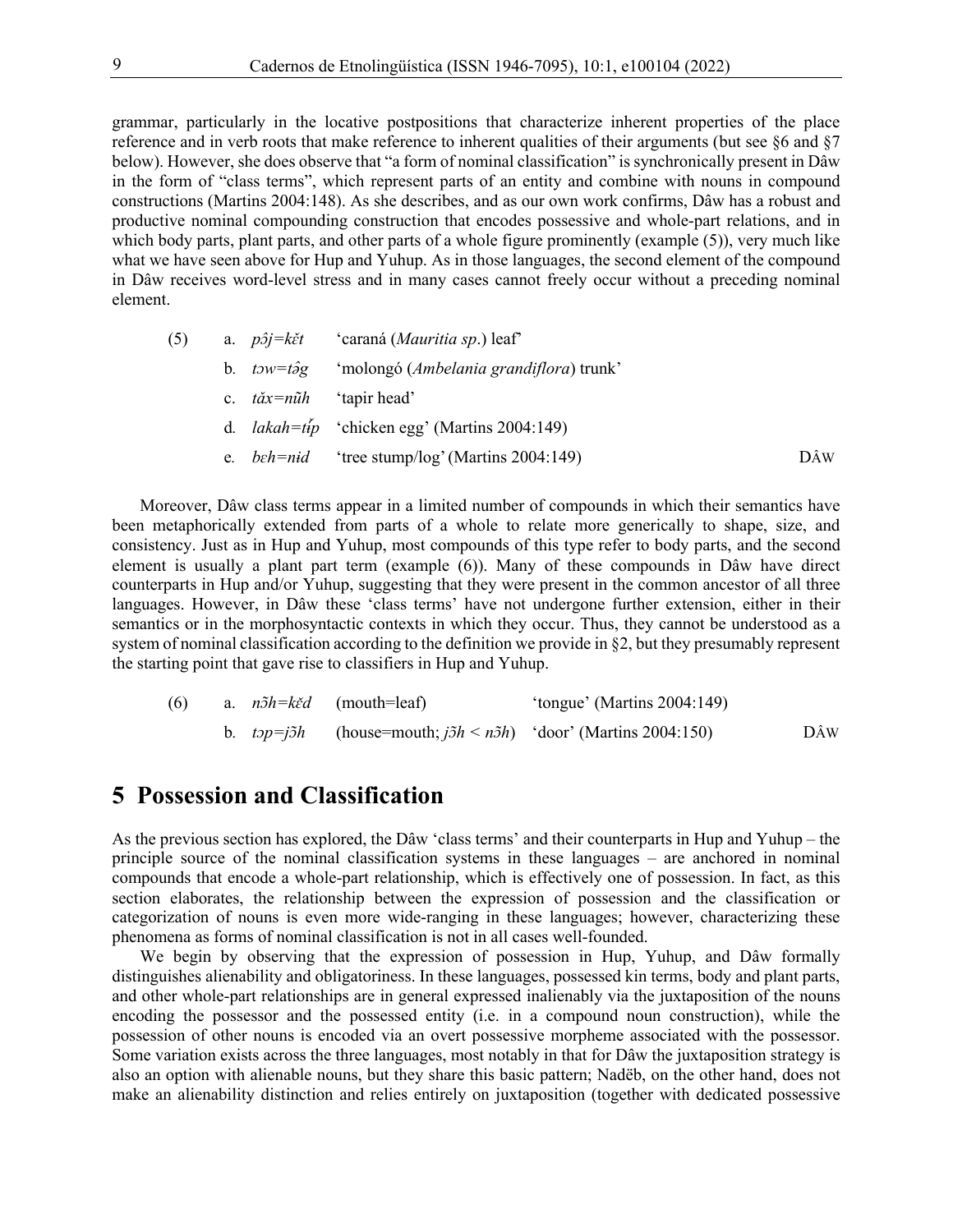pronominal forms). In all four languages, and overlapping closely with the inalienably possessed nouns in Hup, Yuhup, and Dâw, some nouns are also obligatorily possessed, such that they cannot occur independently without additional morphological marking. These general features of Naduhup possession are typical of those attested more widely among languages of the Rio Negro region, which tend to juxtapose possessor and possessed in inalienable contexts, and employ an overt possessive marker for alienable relations (see Stenzel 2013 for a comparative view). An alienability distinction that contrasts morphological marking of possession with an unmarked or less-marked strategy is also very common cross-linguistically (Nichols 1988, Chappell & McGregor 1996).

The overt marking of obligatorily possessed nouns for which a particular possessor is not specified is also widely encountered among western Amazonian languages. A range of strategies for doing this can be observed; the use of an 'unpossessed' suffix is frequently encountered in the Arawakan family, while languages such as Kwaza employ an 'empty noun' that takes the place of the possessor (Voort 2009). In Hup and Yuhup, an unspecified possessor is most frequently encoded by means of the procliticized third person singular pronoun *tɨh=*, which can also refer anaphorically to a particular possessor or associated whole that has been previously established in the discourse.<sup>5</sup> Examples include Hup *tih=* $\frac{\partial}{\partial q}$  'a/its fruit', *tɨh=g'ætd'ǒh* 'the end (of something)' (see Epps 2008:232ff), and the Yuhup example in (7) (Ospina Bozzi 2004-5:186; see also Ospina Bozzi 2002:242-243, Silva & Silva 2012:93, 95-96). In Nadëb, an unspecified possessor can likewise be indicated via the third person singular pronoun *ta=* (e.g. *taʔ=tyb* 'a/its egg'), or via the indefinite pronoun *jiʔ=* (e.g. *jiʔ=mo:h* 'a/someone's hand').

 $(7)$ *h=ǎgn tùhúbà* 3SG=fruit be.good 'The fruit (of the *Mauritia flexuosa* palm) is good.' (Yuhup, Ospina Bozzi 2004-5:186)

Before we turn to unspecified possessors in Dâw, we take up one further – and typologically much more unusual – feature associated with possession in Hup, Yuhup, and Dâw (but which is apparently absent in Nadëb). In these languages, nouns referring generically to humans – e.g. man, woman, old man, child, shaman, youth, etc. – are obligatorily bound; that is, they must be preceded by some other noun, such that they are structurally indistinguishable from inalienable nouns in these languages. Just as the first element of a whole-part construction refers to the plant or other entity to which the part belongs, the noun that precedes human terms typically refers to an ethnic affiliation – e.g. in Hup,  $h\acute{u}p=$ *ʔĩh* ʿHup man', *teghɔ̃́=ʔɑ̃j* 'non-indigenous woman'; and the same structure can also occur with kin terms in certain contexts, e.g. *wɔ̌h=tæ̃ ́h* 'son of a Tukanoan/Arawakan person / child of Tukanoan/Arawakan parentage'. Alternatively, and very often, the human noun may simply be preceded by the element that marks unspecified possession; e.g. Hup *tɨh=dóʔ* 'child', *tɨh=cǝ́ w* 'shaman', and the semi-lexicalized *tijǐʔ* (*tɨh=jǐʔ*) 'man' and *tãʔã́j* (*tɨh=ʔã́j*) 'woman' (for Yuhup examples, see e.g. Silva & Silva 2012:286-287). As discussed in Epps (2008:258-259), this unusual requirement for human nouns can be understood in the context of the bound noun construction and its association with inalienable or obligatory possession and part-whole relations: a human can never be disassociated from his/her social group affiliation, just as a leaf can never be disassociated from the plant it came from, and which effectively classifies it as a particular type.

In Dâw, these same patterns are implicated in claims regarding the existence of noun classifiers in this language. Just as in Hup and Yuhup, most generic nouns referring to humans obligatorily appear in bound constructions, such that the individual must be categorized by the social group it belongs to, and these constructions are formally identical to those encoding inalienable possession (compare example (5) above). Other nominal constructions referring to humans may optionally occur with a preceding social group term, as may be seen in (9) below. Even more productively than in its sister languages, social group terms in Dâw can combine with body parts and kin terms (which in some cases double as generic human terms; e.g.  $t\hat{\epsilon}$ 'son' > 'boy' and *tôg* 'daughter' > 'girl'). Commonly encountered social group terms include e.g. *dǝw* 

 $5$  The possibility of occurring in such a construction with a 'dummy' possessor is thus a diagnostic of whether a noun belongs to the inalienable/obligatorily possessed set.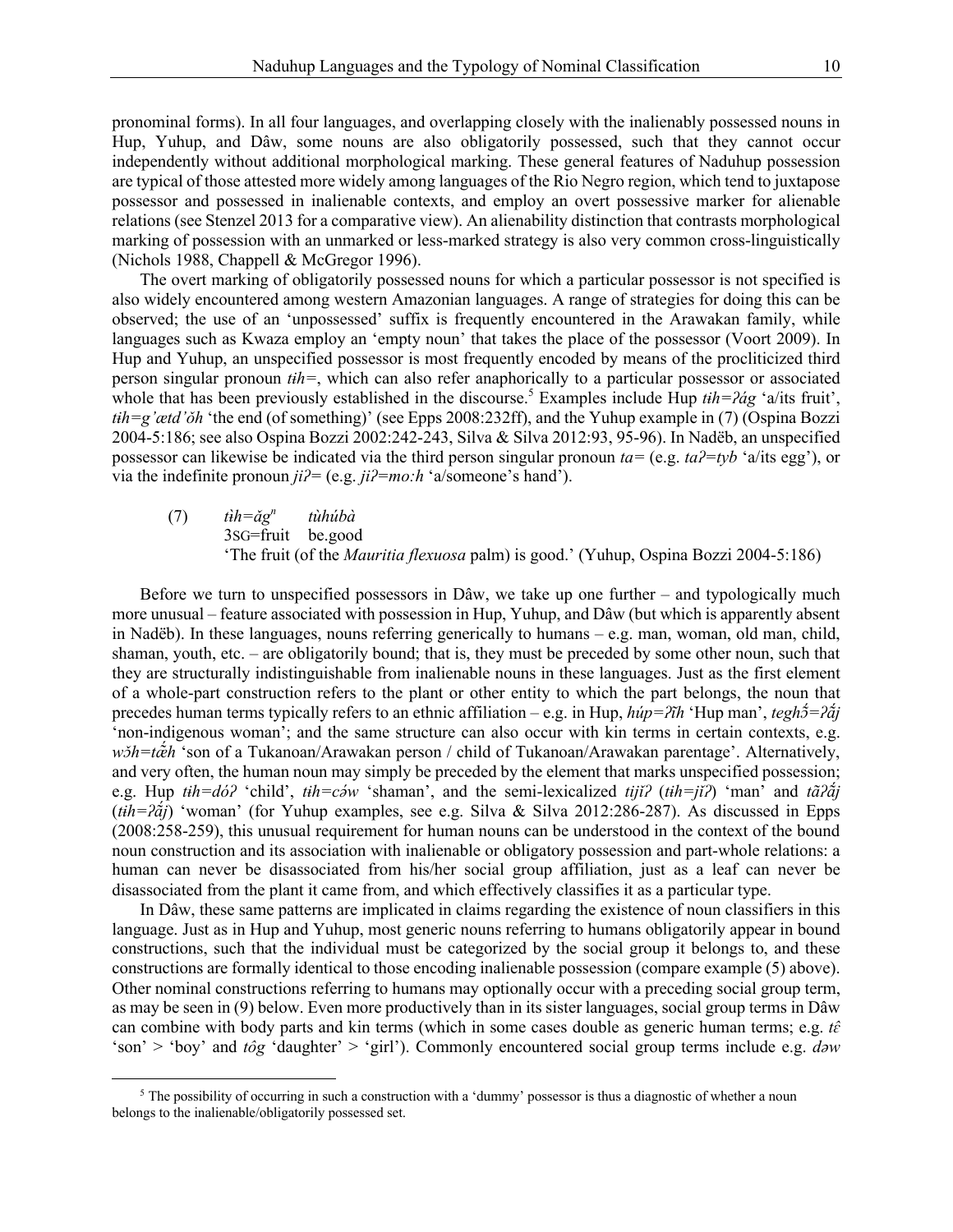'Dâw', *buj* 'non-indigenous', and *wɔh* 'Tukanoan', and are functionally parallel to terms referring to other categories of entities, such as  $nux$  'forest spirit' and  $mJ$  'tortoise' (examples (8-10)). In contrast to human *̌ ̌* nouns like 'man', the social group terms may occur independently with generic reference (i.e. some person or people of the group in question).

| (8)        |  | a. $d\partial w = xut$ 'Dâw man'                                           |     |
|------------|--|----------------------------------------------------------------------------|-----|
|            |  | b. $n\tilde{u}x = \hat{a}j$ (forest spirit = woman) 'female forest spirit' |     |
|            |  | c. $w\circ h = m\tilde{u}n$ 'Tukanoan person's arm'                        |     |
|            |  | d. $d\partial w = t\partial g$ 'Dâw daughter/girl'                         | DÂW |
| $\sqrt{2}$ |  | $\lambda$ 1 $\sim$ 1<br>$\mathbf{v}$ $\mathbf{v}$                          |     |

| (9) | bui                                                                        | băl | dě? | <b>dəh</b> w <del>î</del> d hãm dəw pej |  |  |     |
|-----|----------------------------------------------------------------------------|-----|-----|-----------------------------------------|--|--|-----|
|     | non.indigenous Manaus ORIG PL arrive go Dâw next.to                        |     |     |                                         |  |  |     |
|     | 'The non-indigenous people from Manaus arrived near the Dâw.' <sup>6</sup> |     |     |                                         |  |  | DÂW |

(10) big 
$$
n\tilde{u}
$$
?  $w'\tilde{v}$  *th*  $w\tilde{v}$  **m** $\tilde{t}$ **f**= $t\hat{\epsilon}$ - $\tilde{t}$ **j**?  
then other day 3SG see tortoise=son-OBJ  
'Then one day he saw the son of the tortoise.'

While Dâw's treatment of human nouns is closely parallel to that of its sister languages, it differs in its preferred means of encoding an unspecified possessor, and likewise the default element that occupies the first slot in the bound human noun construction. In Dâw, the third person singular pronoun is normally reserved for anaphoric reference to a particular discourse participant (e.g. *tih=ʔɛ̀ g* 'his/her fruit'), while an unspecified/default possessor or associated entity is encoded via a generic noun; e.g. *bê=kɛ̌t* '(tree) leaf' (compare e.g. *pɔ̂j=kɛ̌t* 'caraná leaf' in (5) above). For human referents, this generic noun is normally the term *daw*, which also functions as an indefinite pronoun (example (11), see also Martins 2004:355); thus expressions such as  $d^2w = xu$  (see (8) above) or  $d^2w = t$  can simply designate 'man' or '(human) eye' (respectively) as well as 'Dâw man' or 'Dâw person's eye'. This strategy does have counterparts in other Naduhup languages; as noted above, the indefinite pronoun *jiʔ* in Nadëb (cf. its cognate *(tɨh)jǐʔ* 'man' in Hup) is available for marking default or unspecified possessors, and the indefinite pronoun *húp* in Hup can also be used in generic reference to a human (as possessor or otherwise) as well as to a member of the Hup ethnic group. Such links between an indefinite pronoun, a generic term 'person', and a person associated with a particular ethnicity constitute a cross-linguistically common form of polysemy; see e.g. Proschan 1997).

(11) 
$$
\hat{\mu}j
$$
 **down**  $k\epsilon d$   $k\delta n$   
after **INDF curve do.first**  
'Afterward, one / we **D**âw first **curve(s)** (it).  
DÂW

In Dâw, therefore, generic nouns frequently accompany morphosyntactically 'bound' nouns that refer to parts of a whole or to human entities; and as such, they resemble noun classifiers. This resemblance is undoubtedly behind Martins's (1994:51) reference to the generic nouns in these constructions as "taxonomic classifiers", and Aikhenvald's characterization of Dâw as a language with an "open set" (2000:192) of noun classifiers, such that "any noun with generic reference can be used as a noun classifier" (2000:85; see also p.371). However, we note that in Martins's later work (2004), she does not refer to these elements as noun classifiers, and instead characterizes the *second* constituents of these bound constructions

<sup>6</sup> In this example, *bǎl dɛ̌ʔ* ('(those) from Manaus') functions as the head of the compound, modified by *buj* 'non-indigenous'; *dɛ̌ʔ* is a postposition meaning 'originating from (a place)' (see below).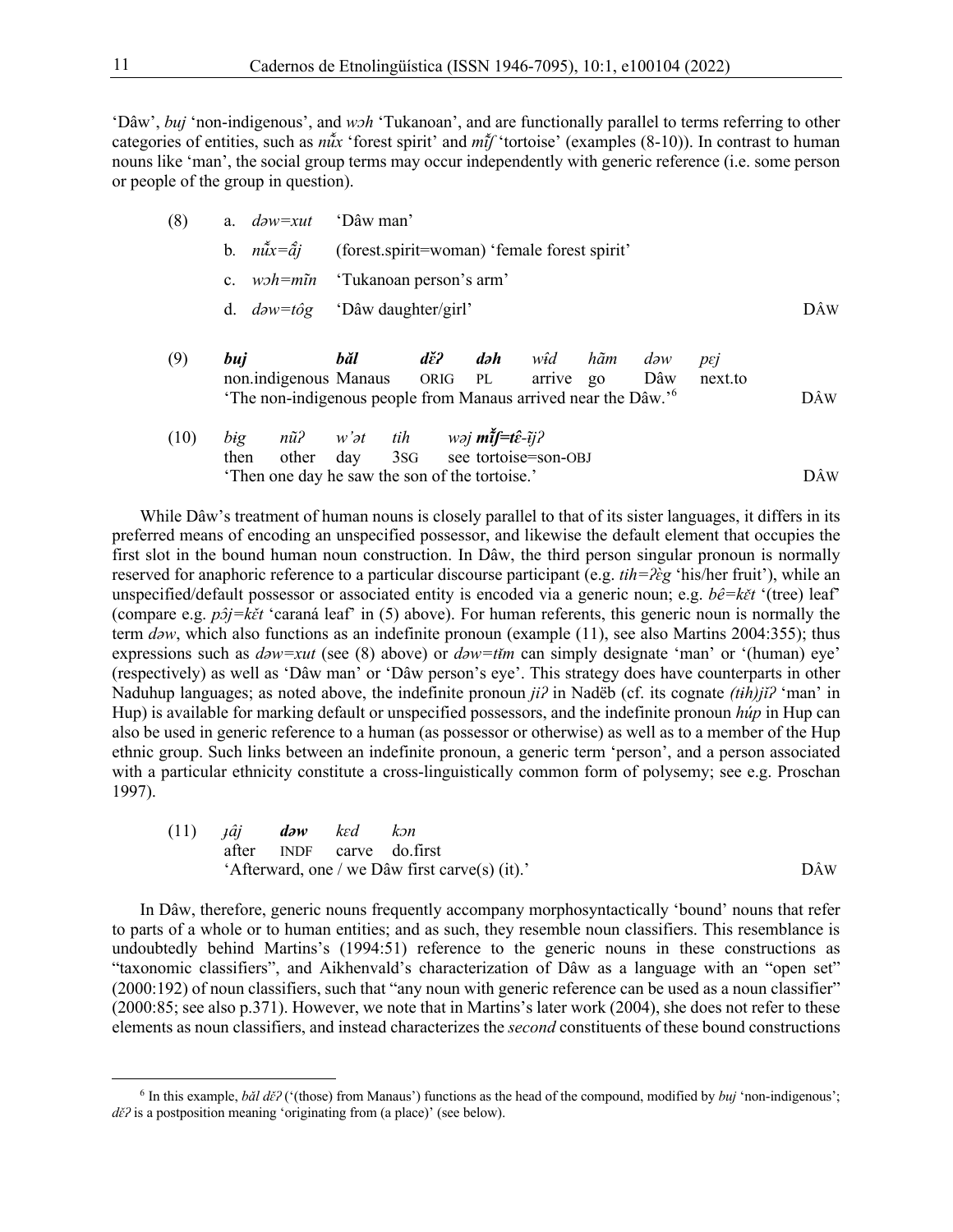(i.e. those referring to the part of the whole or the possessed entity) as 'class terms' – a view that is supported by comparison with Dâw's sister languages (§4 above).

While it is possible that these generic nouns in Dâw might ultimately develop into noun classifiers, much as the 'class terms' they typically combine with have done in their Hup and Yuhup constructional counterparts, we argue that Aikhenvald's characterization of them as noun classifiers is not well supported. First, these generic nouns are quite constrained in their occurrence, and only occur with the relatively small number of 'bound' or obligatorily possessed nouns that exist in the language (parts of a whole, human designations, body parts, kin terms). They also show no particular evidence of semantic generalization or grammaticalization, aside from their use in indefinite reference. Accordingly, they lack several key functions associated with nominal classifiers in other Amazonian languages of the region, as well as crosslinguistically; in particular, they are not used in derivation, nor for anaphoric reference in discourse (cf. [Grinevald] Craig 1992:284, Aikhenvald 2000:87, Contini-Morava & Kilarski 2013). Thus, neither element in a construction like *buʔ=bǎk* 'termite nest' (example (12)) can be used to refer anaphorically to the whole, a task that is fulfilled instead by the anaphoric pronoun *ʔâʔ* (whereas, in contrast, the cognate construction in Hup *b'uʔ=b'ǎk* 'termite nest' can be anaphorically referenced via the second element =*b'ak* 'bunch, nest, clump'; compare examples (1-3) above).

| (12) a. $bu^2=b\check{a}k$ hid xâ |  | mãh                                            |     |
|-----------------------------------|--|------------------------------------------------|-----|
| termite=nest 3PL cook REP         |  |                                                |     |
|                                   |  | They say, they were cooking the termite nest.' | DÂW |
|                                   |  |                                                |     |

b. *abɨg ʔâʔ xâw mãh* then ANPH boil REP 'And then, they say, it (the termite nest) was boiling.' DÂW

We turn next to constructions associated with alienable possession, the source of a distinct set of claims relating to the existence of nominal classification phenomena in Naduhup languages. Aikhenvald (2000:139, citing Martins 1994:138-141 and Moore & Franklin 1979:16, respectively) states that Dâw and "possibly Hup" exhibit a form of possessive classification in which the *possessor* is categorized, rather than the possessed entity – a strategy that is otherwise all but unattested in the languages of the world. Other studies of nominal classification have repeated Aikhenvald's assessment that these Naduhup languages are thus notable exemplars of a feature that is vanishingly rare in typological terms (Velupillai 2012:173, Kilarski 2013:39.).

Aikhenvald (2000:139) characterizes Dâw as requiring one of two classifiers in alienably possessed constructions: *-* $\tilde{e}$ *j* for an animate possessor, and  $d\tilde{e}$ *?* for an inanimate possessor<sup>7</sup> – thus classifying the possessor in terms of animacy. Again, however, we argue that these etyma cannot be meaningfully identified as classifiers, and in fact Martins herself does not label them as such in either her earlier or later work, in which she refers to them as 'genitive case' markers (relabeling *d* $\epsilon$ <sup> $\epsilon$ *<sup>* $\epsilon$ *</sup>* as a postposition indicating</sup> 'origin' in her 2004 grammar).

As Martins (2004:361, 503) and our own data indicate, the - $\tilde{\epsilon}$  suffix does occur in alienable possessive constructions with animate possessors (see example (13)). However, it is not required in this context (example (14)), and it also frequently occurs on postposed animate nouns with a benefactive reading (i.e. distinct from its function of marking a possessor within a possessive noun phrase; example (15)). On the other hand, contextsin which an inanimate entity could be construed as a possessor are normally understood in terms of whole-part relations, which are encoded via juxtaposition  $-$  i.e. as inalienable possession  $-$  as described above. Thus, we consider the - $\tilde{e}$  *j* suffix to be simply an optional marker of possession with alienable nouns.

<sup>7</sup> Aikhenvald's transcription represents these etyma as *-ẽj* and *dee'*, respectively.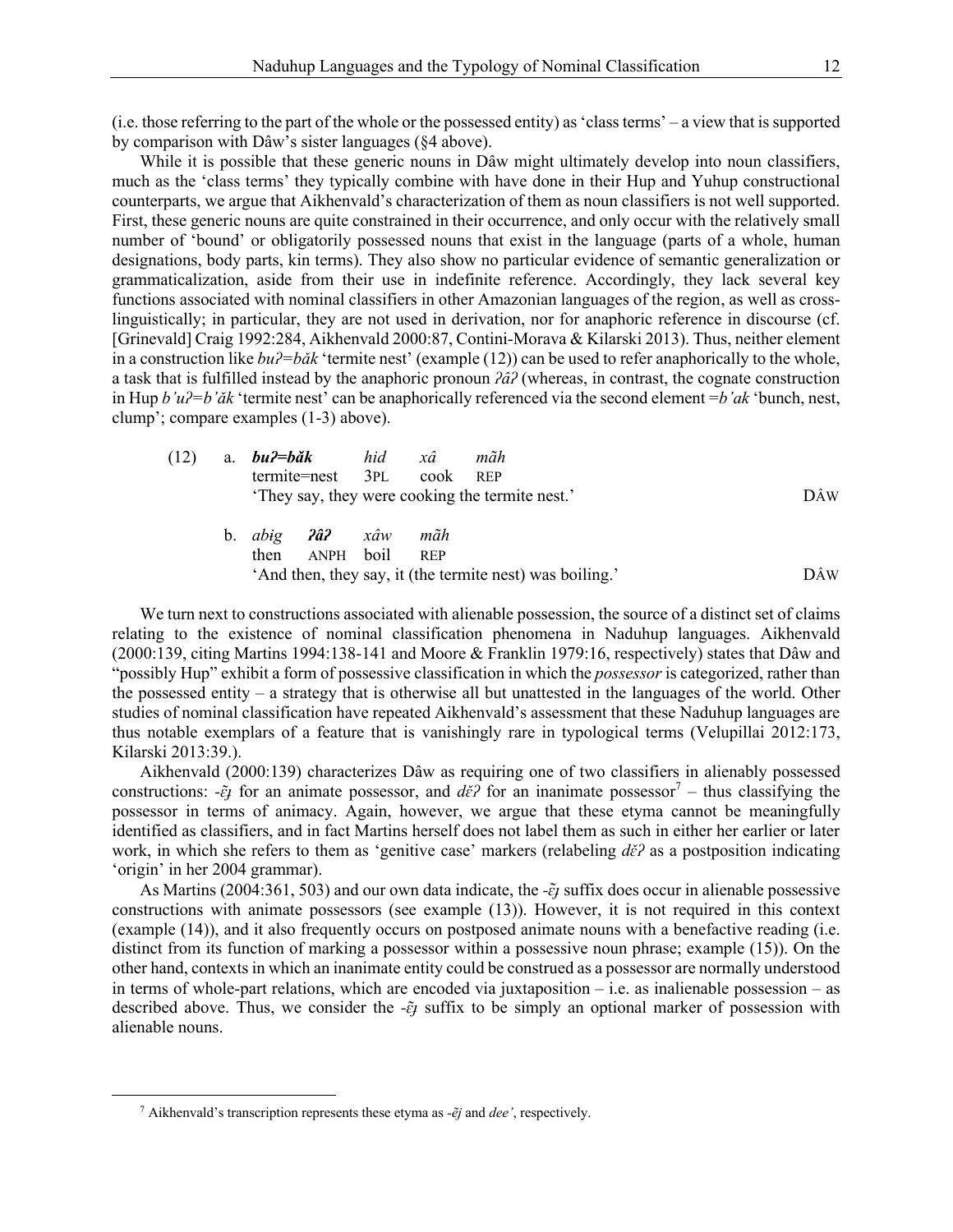| (13) | 2a2            | $j \overset{\circ}{\varepsilon} w$<br>ANPH beautiful INTS<br>'Their hammock(s) used to be very beautiful.' | mẩj           | pin <sup>2</sup>               | [hid- $\tilde{\epsilon}$ ] |     | <i>jeg</i> ]<br>IPFV 3PL-POSS/BEN hammock | DÂW                                      |
|------|----------------|------------------------------------------------------------------------------------------------------------|---------------|--------------------------------|----------------------------|-----|-------------------------------------------|------------------------------------------|
| (14) | big<br>here    | hid hãm<br>3PL go PROG 3PL house LOC<br>'Then they left for their house.'                                  | jôw           | [hid]                          | top/                       | hid |                                           | DÂW                                      |
| (15) | mẽh<br>NEG.EXI | manioc.flour 3PL-POSS/BEN<br>'There was no manioc flour for them.'                                         | $\tilde{\mu}$ | [ $hid$ - $\tilde{\epsilon}$ ] |                            |     |                                           | $\mathbf{D} \hat{\mathbf{A}} \mathbf{W}$ |

Similarly, we see no grounds for analyzing the *dɛ̌ʔ* etymon in Dâw as a nominal classifier. As Martins's (2004:434) description and our own fieldnotes indicate,  $d\breve{\epsilon}$ <sup>2</sup> functions as a locative postposition indicating 'originating (from a place)', and it typically occurs with place names or landscape terms in locative predicates, as in examples (16-17). These constructions cannot be understood as encoding possession per se, and the 'origin' postposition patterns much like other postpositions in the language (see e.g. example (14) above).

|  | person not.be ANPH AFFIRM forest ORIG |                                                                             |
|--|---------------------------------------|-----------------------------------------------------------------------------|
|  |                                       | 'That (one) wasn't a person, it was from the forest.' (Dâw, Obert 2019:202) |

(17) *hən dəh wic dɛ̌ʔ* elder PLZ wiç.creek ORIG 'The elders are from the Wiç creek.' (Dâw, Obert 2019:216)

Hup and Yuhup pattern similarly to Dâw. In both of these languages, noun phrases encoding alienable possession are overtly marked via the etyma *n*ih (Hup, example (18))<sup>8</sup> and *nih* (Yuhup, example (19)),<sup>9</sup> which associate with the possessor and are fused with some pronominals; though in contrast to Dâw this marker of possession is generally required in alienable contexts and does not have an alternative function as a benefactive. As in Dâw, constructions involving inanimate 'possessors' are construed as whole-part relations and encoded inalienably. Likewise, Hup exhibits a marker *=ʔǔj*, which indicates origin from or association with a place (example  $(20)$ ).<sup>10</sup>

- $(18)$   $\acute{\alpha}$ *=<i>d'* $\partial h$  *n***ih,**  $*i*$  $<sup>2</sup>$ *-<i>d'* $\delta h$  *nih děh*</sup> ant.sp=PL POSS that-PL POSS water The water (saliva) of those ones, those *tå* ants.' (Hup, Epps 2008:224)
- (19) *ìhɔ̂w-~də̀ h ̰bót* Ihow-POSS field 'Ihow's field' (Yuhup, Ospina Bozzi 2002:243)

 $8$  Note that in Hup body parts and bodily substances may be treated as alienable nouns; see Epps (2008:254ff) for discussion.

<sup>9</sup> This etymon is represented as *~də̀ h* in Ospina Bozzi's transcription, and *nɨh* in Silva and Silva (2012:468).

 $10$  Neither of these etyma are cognate between Hup/Yuhup and Dâw; a likely source of the Dâw 'originating from' postposition is the noun 'master/patron', while the Hup etymon appears to derive historically from the interrogative pronoun *ʔǔj* 'who'. Yuhup has the cognate form *uj*, which Silva and Silva (2012:297) describe as a locative postposition expressing proximity. The Hup possessive marker *n6̌h* may itself derive from the verb *nɨ-* 'possess' or its nominalized form *n6̌*'possession'.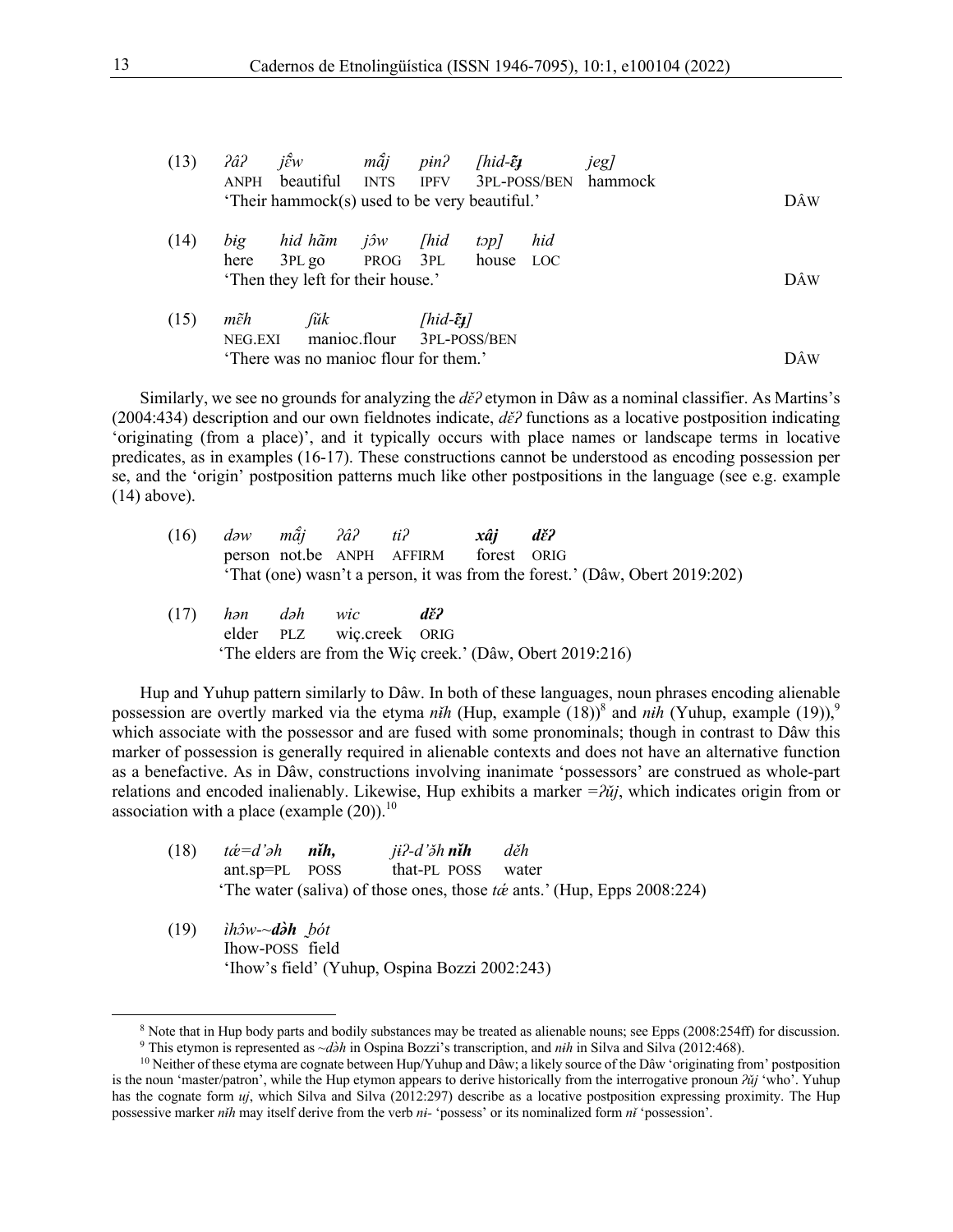In sum, we conclude that these possession-marking strategies in Dâw, Hup, and Yuhup are not productively understood as nominal classification. The markers of alienable possession in these languages are unitary grammatical elements, rather than representing a coherent paradigm of alternatives, and the marking of origin is effectively distinct from that of possession. Similar strategies for encoding alienable possession are also widely observed in other languages of the upper Rio Negro region, as well as crosslinguistically, and these three Naduhup languages present nothing particularly unusual in this regard.<sup>11</sup> The association of an alienable construction with animate (and particularly human) possessors is also crosslinguistically expected, and corresponds to the importance of animacy in many other grammatical domains not associated with nominal classification, such as differential object marking.

Finally, we return to Nadëb, the most divergent member of the family with respect to the encoding of possession, as with many aspects of its grammatical profile (see §3). As we observe above, possession in Nadëb is marked principally by juxtaposition (possessor-possessed), although there are dedicated possessive forms of some pronouns (and a distinct ordering pattern of possessed-possessor in the case of the first person), as seen in examples (21-23). Nadëb does not formally encode an alienability distinction, although some nouns are obligatorily possessed (including body parts, kin terms, parts of a whole, and terms associated with some social roles; see Weir 1984:84). Our discussion here draws principally on Weir (1984) and on our own preliminary fieldwork.

| (21) | [a<br>2SG.NSUBJ offspring.PL<br>'Your children are crying.' | $ta:h$ ]                           | $a-o:t$<br>DFT.A-cry                                                            | <b>NADËB</b> |
|------|-------------------------------------------------------------|------------------------------------|---------------------------------------------------------------------------------|--------------|
| (22) | $\int t a 2ah$<br>offspring.SG<br>'my child'                | $\widetilde{H}$ : ?]<br>1sg.Nsujb  |                                                                                 | <b>NADËB</b> |
| (23) | [waraja?<br>giant.armadillo house ?-sit                     | $t$ <sup><math>\delta</math></sup> | $na$ - $fo:h$ hah $i:$ ?<br>here<br>'Here is the house of the giant armadillo.' | NADËB        |

Certain nouns in Nadëb, which Weir (1984:85) refers to as "unpossessable", cannot occur in a possessive construction without the addition of a generic nominal element (which itself is drawn from the set of 'obligatorily possessed' nouns); see examples (24-28). These "unpossessable" nouns correspond to terms for animals, fish, trees, plants, and foods of various kinds, and Weir's work and our data indicate that the set of generic nouns includes at least the following: *wa:ʔ* 'vegetable food', *tʌʔ* 'meat/fish food', *maʃãʔãh*  'pet, domesticated animal',<sup>12</sup> and *jo:m* 'cultivated plant'. As these examples demonstrate, the generic noun

<sup>&</sup>lt;sup>11</sup> Interestingly, the comparable marker of alienable possession in East Tukanoan languages  $(ja(a))$  has occasionally been described as a 'classifier' by some authors, probably in light of the fact that in some languages it can also function as a generic noun root meaning 'possession, belonging' (Stenzel 2013:388; compare Hup). In Tukanoan languages, as in Hup, the possessive marker can itself host a classifier, which agrees with or cross-references the possessed entity; compare Makuna *ĩ ja-gi hĩgɨ* (3SG **GEN-CL:hammock** hammock) 'his hammock' (Smothermon et al. 1995:40, cited in Stenzel 2013:377).

<sup>&</sup>lt;sup>12</sup> In our corpus and in Weir's data, this term occurs exclusively with *awa:r* 'dog', our assumption here that it is used with other domesticated animals awaits further testing.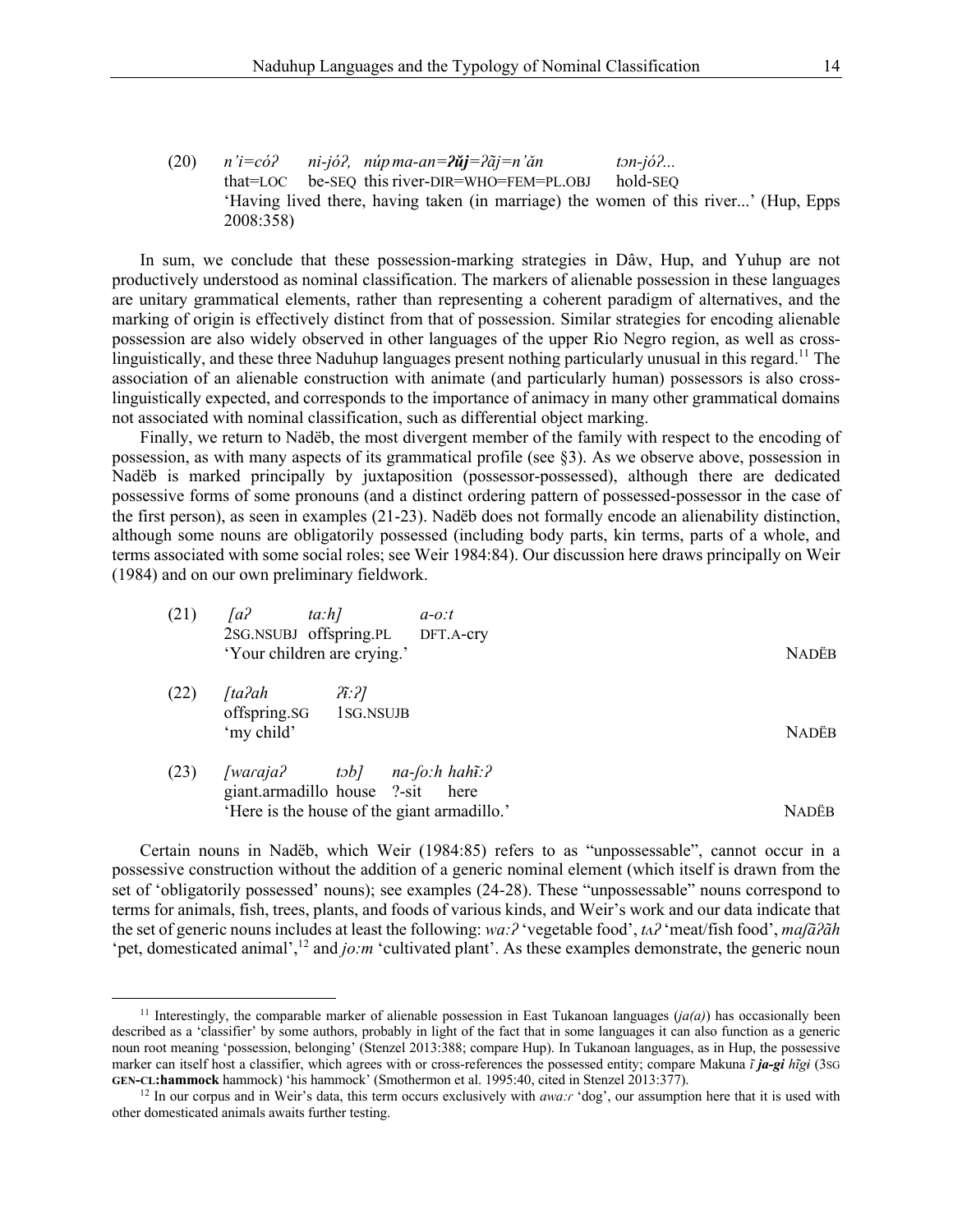and the possessor form a syntactic unit, which the noun referring to the possessed entity can either precede or follow, and the generic noun hosts any associated morphology (e.g. the quantifying element in (26)).

| (24) | $\mathcal{H}$ :2<br>$*$ awa: $\int$<br>dog 1SG.NSUBJ<br>Intended meaning: 'my dog.'                                                                                                                     |                             |                |                                                             | <b>NADËB</b> |
|------|---------------------------------------------------------------------------------------------------------------------------------------------------------------------------------------------------------|-----------------------------|----------------|-------------------------------------------------------------|--------------|
| (25) | $maf\$ ah $\tilde{a}$ :2<br>CL:pet 1SG.NSUBJ dog<br>'my dog' <sup>13</sup>                                                                                                                              | awa:r                       |                |                                                             | <b>NADËB</b> |
| (26) | $\partial \tilde{t}$ ? kar $\tilde{\epsilon}$ n kanah $\tilde{\epsilon}$ n do:? h $\tilde{\epsilon}$ ? [a? wa:?-u:h<br>1SG<br>$ma/u:k$ ]<br>manioc.flour<br>'I want a little bit of your manioc flour.' |                             |                | want a.little.bit REL ADVZ 2SG.NSUBJ CL:food.veg-portion.of | <b>NADËB</b> |
| (27) | pewop $h\tilde{\epsilon}$ ? [tahi?ib $a$ ?<br>ADVZ fish 2SG.NSUBJ CL:food.meat<br>two<br>'You have two fish.' (lit. 'Your fish are two.') (Nadëb, Obert 2021:12)                                        |                             | t <sub>A</sub> |                                                             |              |
| (28) | tame?wo:b $h\tilde{\epsilon}$ ? [ <b>jo:m</b> $\tilde{\eta}$ <b>:?</b><br>three<br>'I have three banana plants.' (lit. 'My banana plants are three.')                                                   | ADVZ plant 1SG.NSUBJ banana | ma[e:r]        |                                                             | <b>NADËB</b> |

All of these generic nouns can also occur as independent (possessed) nouns in their own right, without an associated 'unpossessable' noun (example (29)).

|                                                      |  |  | (29) kanah $\tilde{\epsilon}$ n dos ji? a-wa <b>ji</b> ? |  | wa:      |              |
|------------------------------------------------------|--|--|----------------------------------------------------------|--|----------|--------------|
|                                                      |  |  | a.little ? INDF DFT.A-eat INDF                           |  | food.veg |              |
| 'Our eating, our (non-meat) food, is only a little.' |  |  |                                                          |  |          | <b>NADËB</b> |

Nadëb's generic possessive nouns correspond closely to the typological category of possessive classifiers (as briefly noted by Aikhenvald 2000:147). A relatively rare classifier type, possessive classifiers are known primarily from Oceanic languages (e.g. Lichtenberk 2009) and some native American languages (e.g. Uto-Aztecan, see Croft 1994:155; languages of the Gran Chaco and Guaporé-Mamoré regions of South America, see Comrie et al. 2010, Voort 2018; and a few languages of northern Amazonia, see Aikhenvald 2000:193). Possessive classifiers occur exclusively in alienable possessive constructions, and tend to be morphosyntactically bound to the possessor while semantically classifying the possessed noun (Grinevald 2000:66). They are usually restricted to a small set of nouns, and typically include classifiers for food/drink or artefacts (Croft 1994:154), as well as (especially in the Americas) domesticated animals. Nadëb's possessive classifiers probably have their historical sources in nominalized verbs: *-maʃaʔ* 'help', *-tə:ʔ* 'roast/cook meat/fish', -*wa:ʔ* 'eat (vegetable food)', and -*jo:m* 'plant, sow'.

Nadëb's possessive classifiers meet at least some of our basic criteria for nominal classification, although it appears that they – and perhaps possessive classifiers more generally – are relatively marginal members of this larger category. In Nadëb, their role in possessive constructions is a grammatical one, in terms of their obligatory co-occurrence with a particular set of nouns, but their capacity to function as independent nouns (with essentially the same form and meaning) blurs the lexical-grammatical distinction

<sup>&</sup>lt;sup>13</sup> The postposed first person pronominal possessor conditions changes in the preceding possessed noun, including the loss of glottalization and vowel shortening seen here in *maʃãh*.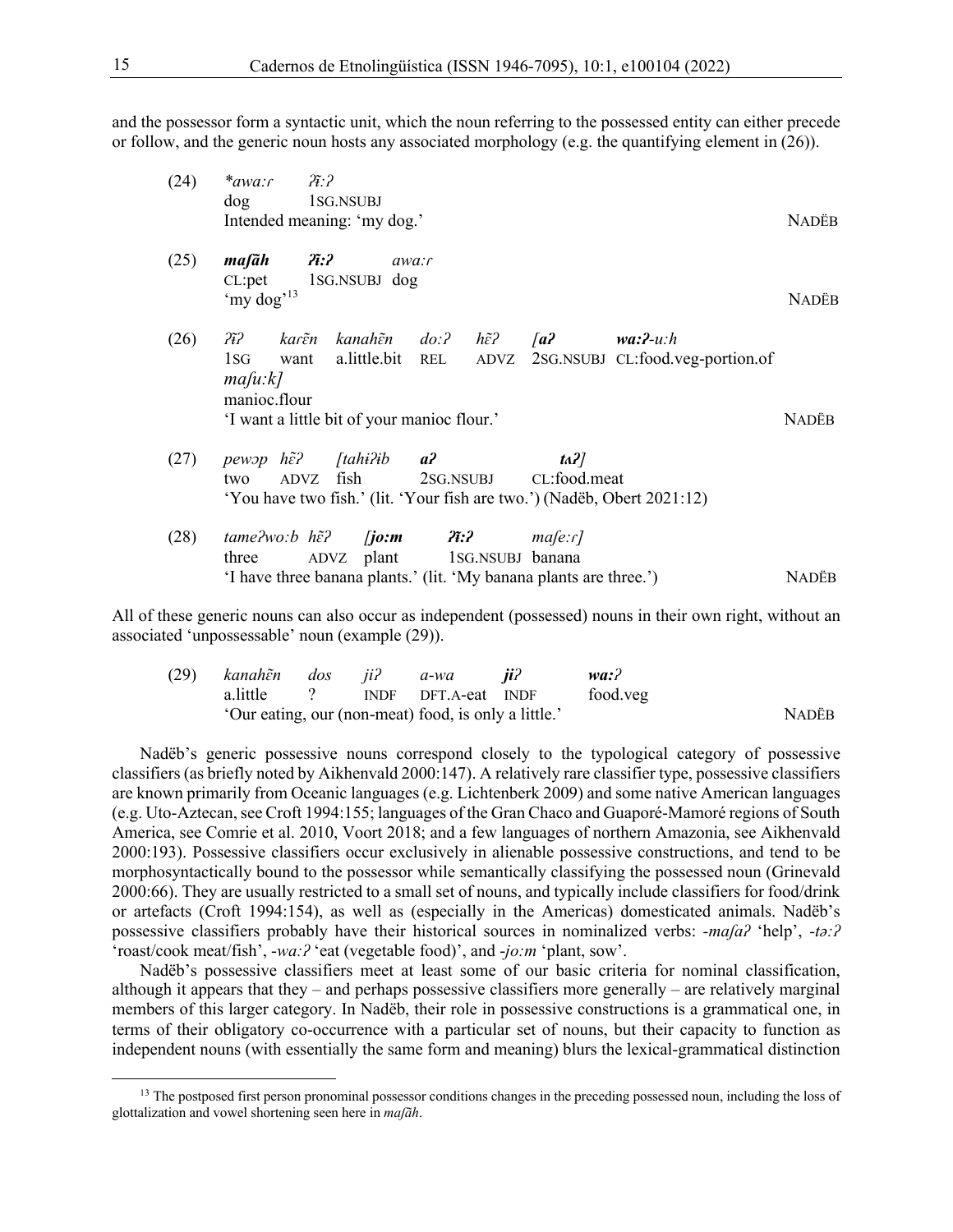(compare possessive classifiers in Cariban languages; see Aikhenvald 2000:129). Like other classifier types cross-linguistically, the Nadëb possessive classifiers group nouns according to certain inherent qualities of their referents, namely animal vs. plant status, but their classification is also relational (cf. Croft 1994:154) – according to whether the animal or plant is to be eaten or cultivated/raised (while apparently a wild, uncaught animal or plant is simply not possessable in Nadëb, either grammatically or pragmatically).<sup>14</sup> Finally, possessive classifiers form a coherent set that relate paradigmatically to the larger set of nouns, but they are very constrained, associating with only a small subset of nouns in the language. In fact, the four possessive classifiers we have identified create a highly coherent set of oppositions: animal/plant and food/domesticate; i.e. relating to the two coherent ways of possessing plants and animals in the Amazonian cultural context (cf. Costa 2017, Fausto & Neves 2018).<sup>15</sup>

In sum, we conclude that Nadëb's generic possessive nouns can indeed be understood as possessive classifiers from a typological perspective, while at the same time they underscore the uneasy fit between this type of categorization device and nominal classifiers more generally. On the other hand, the further putative classifier types associated with possessive contexts in Naduhup languages – the 'noun classifiers' of Dâw and the 'possessor classifiers' of Dâw and Hup/Yuhup – should not be considered examples of nominal classification at all.

#### **6 'Classificatory' Locative Adpositions**

As we observe above, various lexical and grammatical domains may be sensitive to qualities of nominal referents, and the distinction between these sensitivities and systems of nominal classification can be less than straightforward. This point is particularly evident in discussions of classification associated with locative or deictic functions. In some languages, locative or deictic forms may host classifiers that are robustly attested across grammatical subsystems, as is the case in multifunctional classifier systems like those of Hup and Yuhup, where demonstratives, quantifiers, and other modifiers in a noun phrase can host members of the same set of classifiers (see e.g. examples (1)-(3) above). However, the literature on nominal classification has maintained that, in some cases, such domains should be understood as involving classification in their own right. Allan (1977), followed by Aikhenvald (2000) and others, includes locative (or, in Allan's terms, 'intra-locative') classifiers as a cross-linguistically coherent, though rare, type of classifier system. Croft (1994:160) questions this claim, arguing that Allan's examples of locative classifiers can in fact be dismissed as instances of noun class distinctions (functioning as determiners) and predicate classifiers (involving for example the grammaticalization of posture verbs to demonstratives), and do not constitute distinct types of classifier systems. In turn, Aikhenvald (2000) argues in favor of locative classifiers as a bona fide type, relying directly on data from Dâw and a few other Amazonian languages, which as she points out were not accessible to Croft in his 1994 study.

Allan (1977:287) defines "intra-locative classifier languages" as those in which "noun classifiers are embedded in some of the locative expressions which obligatorily accompany nouns in most environments". Aikhenvald (2000:172) points out that "in all the known cases, locative classifiers are 'fused' with an adposition... [the choice of which] depends on physical properties of the head noun, e.g. shape, or consistency." As she observes, the choice of an adposition in English and many other languages likewise may depend on certain properties of the associated nominal referent; for example, English prepositions like 'on' and 'in' entail that it has a surface or an interior, respectively. However, Aikhenvald states explicitly

 $14$ Aikhenvald (2000:11) makes a distinction between two kinds of possessive classifiers (in addition to the putative type that classifies the possessor, discussed above): those that "characterize the ways in which nouns can be possessed, or handled (relational classifiers) and devices which describe properties of possessed nouns (possessed classifiers)." In Nadëb and some other languages, however, it seems that both functions are implicated in possessive classifiers, and it is not possible to make a clear-cut distinction.<br><sup>15</sup> In traditional Amazonian societies, the same species of animals are both hunted a

of hunted adult animals) to be raised as pets – but pet/domesticated animals of any kind are not normally eaten. There are no natively domesticated animal species in Amazonia (with the marginal exception of the duck; and dogs in particular have gained an important role since their introduction by Europeans).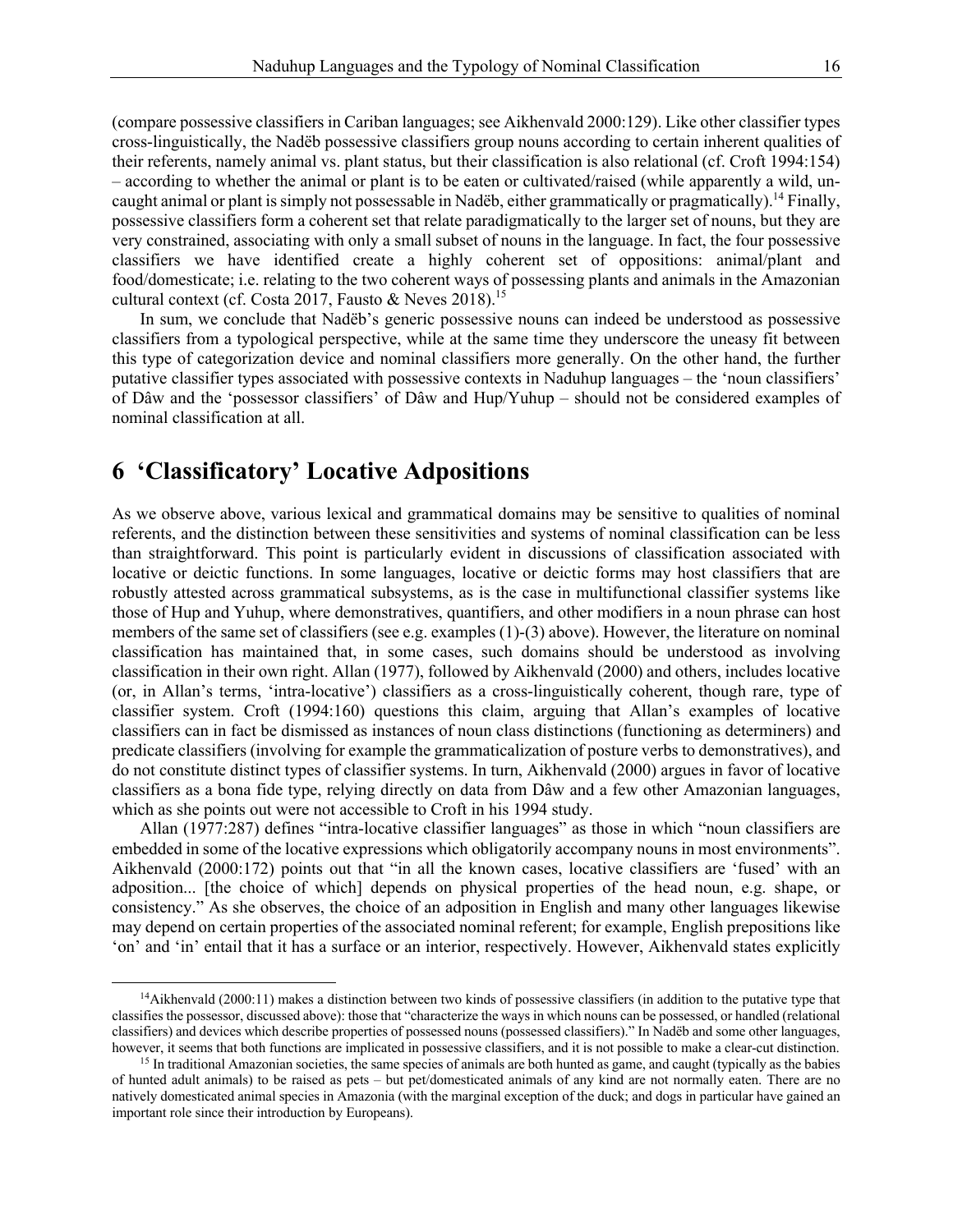that "this lexical choice is different from locative classifiers", such that in "languages with locative classifiers... the obligatory choice of an adposition is made depending strictly on the properties of the referent noun; there are paradigmatic relations between the types of nouns and the choice of an adposition". As we interpret it, Aikhenvald's characterization requires that the set of adpositions in a 'locative classifier' language is mostly or entirely defined by elements that make reference to particular properties of the head noun, such that all nouns are more or less rigidly associated with one (or a small subset) of adpositions.

However, this characterization does not in fact apply to Dâw, as we argue here, and probably also does not apply to at least several of the other Amazonian languages Aikhenvald offers as examples of locative classification. For Dâw, Aikhenvald lists a set of five locative classifiers of which the "choice depends on the physical properties of the referent of the head," citing Martins (1994:53ff), as seen in (30).

- (30) a*. kɛd* 'inside a bounded object'
	- b. *bɨt* 'underneath an object with an upper boundary'
	- c. *wǝʔ* 'above an unbounded object'
	- d. *mĩʔ* 'inside liquid, or fire'
	- e*. ʃaʃ* 'inside a mixture' (Dâw, Aikhenvald 2000:174, cf. Martins 1994:52-54)

In subsequent work on the language, Martins (2004:420) maintains the view that Dâw has "classificatory locative postpositions", noting that "their selection makes reference to inherent spatial characteristics of the noun", but several aspects of Aikhenvald's characterization are not in fact confirmed (see also Obert's 2019 work on spatial relations in Dâw). Martins's (2004:420) characterization of the set of 'classificatory' locatives is given in (31).

- (31) a*. kɛd* 'inside (with lateral bounds)' (also *kɛdkaʔ* 'inside a concave object') 16
	- $b$ *.*  $b$ *it t* in, having upper bound' (cf. Obert 2019:80, 'under, no physical contact with upper bound')
		- c*. wǝʔ* 'on, no upper bound' (cf. Obert 2019:78-79, 'on a horizontal surface; in/through a defined area')
		- d*. mĩʔ* 'in water or fire' (cf. Obert 2019:76, also 'at a waterway')
		- e. *waʔ* 'underground or at the bottom of' (Dâw, Martins 2004:420)

Martins (2004:427) characterizes three further etyma as 'non-classificatory' locative postpositions, on the grounds that the information they encode is more relational than inherent: *xáx* 'between' (i.e. two or more entities; see example (32)) – Aikhenvald's *ʃaʃ*, but with a more generic meaning (also confirmed by Obert 2019, and like that of cognate forms in other Naduhup languages)<sup>17</sup> – *jod* 'movement away from', and *pɛʝ* 'movement toward' (cf. Obert 2019:81 'next to, beside', with a movement reading only evident in combination with a verb of motion). Further postpositions are also present in Dâw, some of which are

<sup>&</sup>lt;sup>16</sup> This second form is used most frequently in reference to a canoe or hammock and involves the positional verb ka? 'lie in hammock' (cf. Hup *g'ã*<sup>2</sup> 'be suspended', 'be inside hammock / canoe on water').

<sup>17</sup> Aikhenvald's transcription (*ʃaʃ*) apparently derives from a misinterpretation of the IPA velar fricative in Martins's work as an orthographic representation ( $\langle x \rangle$  is commonly used to represent / $\beta$  in Brazilian Portuguese). Martins (2004:441) offers the alternative gloss 'between, be mixed up in' ('*entre, estar misturado*'), but her own and Obert's (2019) examples indicate that any 'mixture' reading of this adposition is context-dependent. Martins's earlier work (1994:52-54) does not in fact include *xǎx* in the set of locative postpositions she identifies there.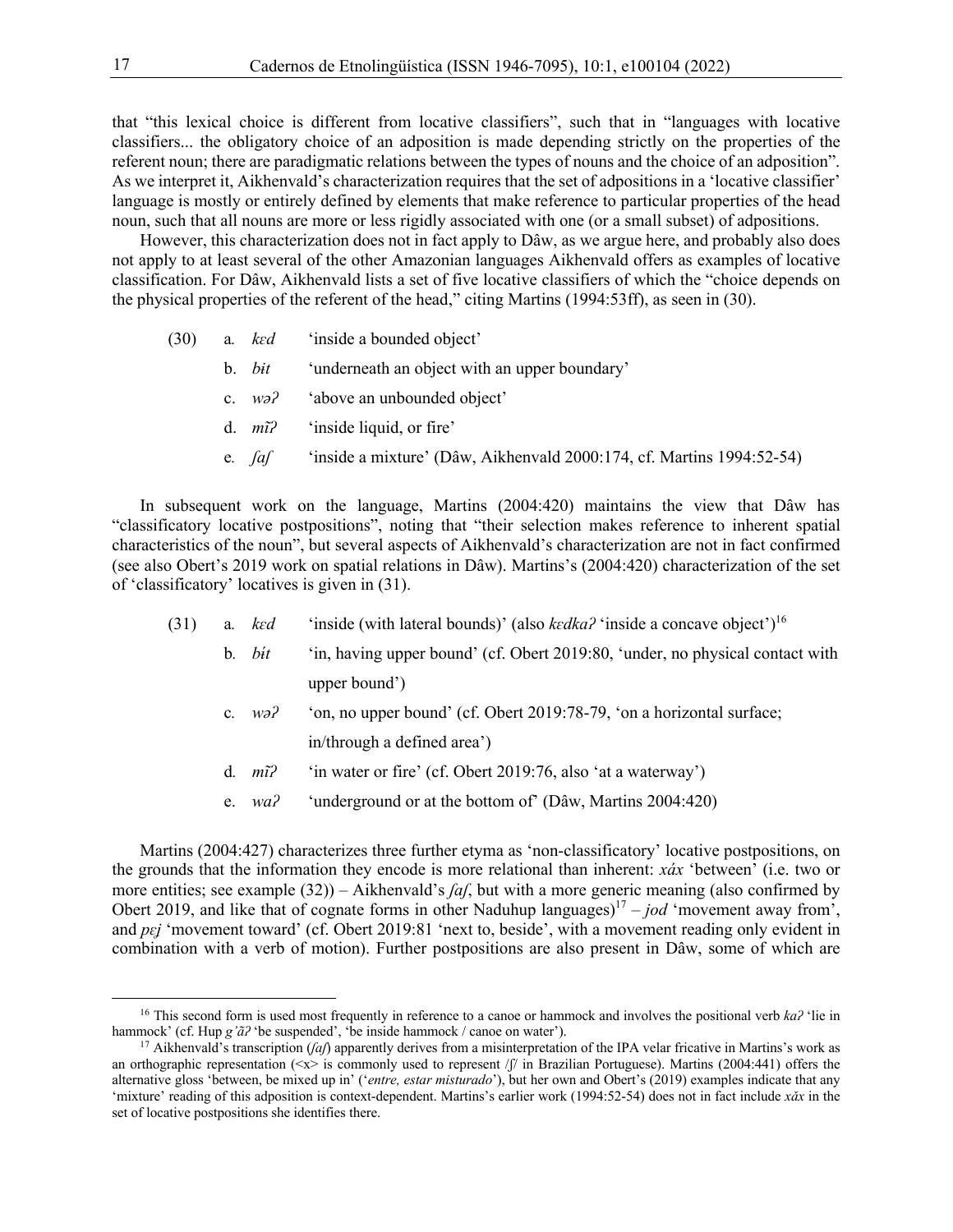clearly associated with spatial semantics; e.g. *tǔt* 'in the middle of' (a ground, e.g. canoe, river), *dôʔ* 'in front of, not facing', *tǎ* 'in front of, facing', *hid* 'locative' (see Obert 2019 for discussion).

(32) *komunidadʃi nə̌x xǎx* village water between 'The village is between two rivers.' (Dâw, Obert 2019:84)

While it is indeed the case that at least some of these adpositions make reference to characteristics of the nominal referent, the case for a typologically distinct system of locative classifiers evaporates upon closer inspection. Out of Aikhenvald's original set of five terms, four (*wǝʔ* 'on [a surface]; within a defined area', *kɛd* 'inside', *bɨt* 'under', and *xǎx* 'between') appear to be no more semantically specific than are their English counterparts, and thus do not qualify as classifiers by Aikhenvald's own criteria. This leaves just one adposition out of a large inventory that stands out in typological perspective as classifier-like: *mĩʔ* 'in/at water or fire'. To this, one might also add *hu*<sup> $\hat{u}$ </sup> 'following a person/animate entity' (example (33)).

(33) *tih mɛ̃ ʔ hũ̂j ʔâʔ hãm-eʔ kâw wǝʔ* mother follow.person ANPH go-PST manioc.garden on 'He went with (lit. following) his mother to the manioc garden.' (Dâw, Obert 2019: 79)

Dâw's inventory of adpositions is not unusual with respect to the Naduhup family, or indeed more generally. Many of the same general meanings (and some cognate forms; cf. Epps 2020) are found in the other Naduhup languages, including 'under', 'inside', 'on (a horizontal surface)'; adpositions relating to water (and in some cases also to fire) are also attested in Hup (*hũ̌jan* '[submerged] in water') and Nadëb (*meʔ* 'in water/fire').<sup>18</sup> Hup also has a cognate form *hũ̌j* 'following a person/animate entity'. Sensitivity to animacy is evident in other adpositions, both in Naduhup and cross-linguistically, as seen for example in comitative vs. instrumental selection and in the Nadëb directional adpositions *hẽɲ* 'inanimate goal' and *wǝʔ* 'human/animate goal' (examples (34-35)).

| (34) | $\int a w$<br>shaman                | a-iən               |     | ke-du:? jən mĩ:j <b>hẽn</b>                                   |     |                         | DFT.A-return ?-be.angry return camp DIR.INANIM | ta-ba-jən<br>3sG-ADV-return |
|------|-------------------------------------|---------------------|-----|---------------------------------------------------------------|-----|-------------------------|------------------------------------------------|-----------------------------|
|      |                                     |                     |     | 'The shaman returned, he returned angrily to the encampment.' |     |                         |                                                | <b>NADËB</b>                |
| (35) |                                     | " <i>T</i> ī? a-hõm | e:2 | $w2$ <sup>"</sup>                                             | nan |                         | ta-ki:h                                        |                             |
|      | 1sg                                 | DFT.A-go father     |     | DIR.ANIM                                                      | EXI | 3 <sub>SG</sub> -speech |                                                |                             |
|      | "I will go to my father," he said." | <b>NADËB</b>        |     |                                                               |     |                         |                                                |                             |

Similar adpositional semantics are likewise attested in many other Amazonian languages, although most descriptions do not associate these with nominal classification. As Aikhenvald (2000:175) points out, the Naduhup categories parallel those attested in Cariban languages: 'on/to a flat surface', 'on/to an open area', 'in/to an enclosed place', 'in/into liquid' (see also discussion of the Tiriyo [Cariban] "aquatic" adposition in Levinson et al. 2003). The adpositions Aikhenvald lists for Lokono make similar distinctions, with reference to animacy, liquid, and fire. The same arguments against analyzing the Naduhup adpositions as locative classifiers are easily applied to these languages.19 Moreover, the presence of an 'aquatic' adposition is in fact quite commonly encountered in Amazonian languages, as is specific reference to water in other lexical and grammatical resources, including verbal suffixes encoding direction/orientation (e.g.

 $18$  The Nadëb form may be cognate with the Dâw etymon (but the sound correspondences are not fully clear); these forms may also be related to *mi* 'stream, waterway' (Hup) / *miih* 'river' (Nadëb; cf. Aikhenvald 2000:371). The Hup form is apparently etymologically 'following an animate entity + directional', perhaps semantically linked to the flow of running water.

 $19$  The system in Palikur is more complex, and Aikhenvald (2000:172) considers it the "only clear-cut example of locative classifiers" among the examples she considers (see Aikhenvald & Green 1998). We do not address it further, but it would be well worth closer investigation in light of the questions we raise here.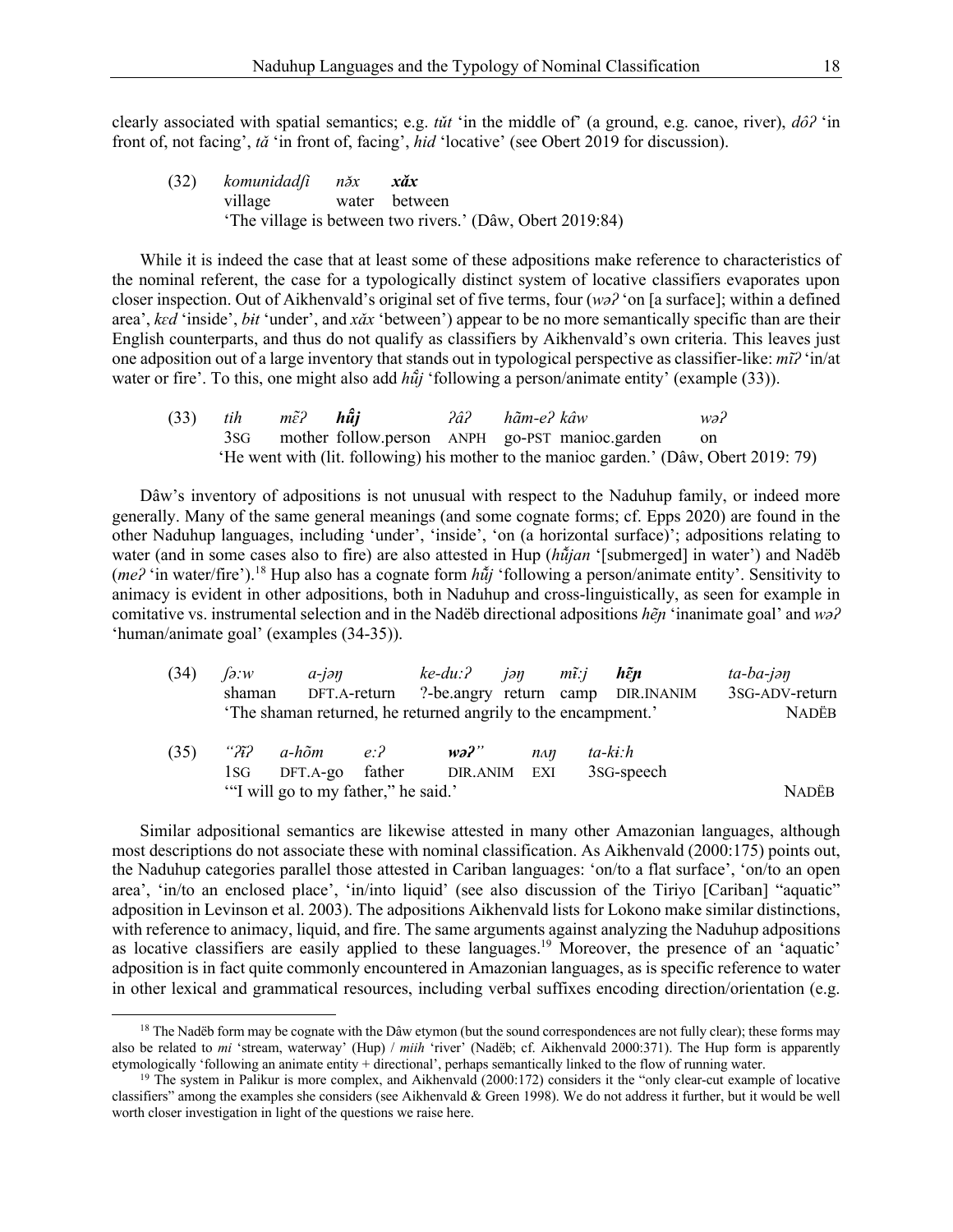Yanomami -*pa* 'downward/ downriver', *-kɨrɨ* 'downstream, at riverside'; Mattei-Müller 2007), lexical verbs of motion (e.g. Jarawara *kisa* 'move downstream', *saa* 'put in water'; Dixon 2004), and adverbials (e.g. Muinane *séese* 'upriver', *báago* 'downriver'; Walton 1997); see Epps & Neely (2014) for further examples and discussion.

From a broader perspective, typological investigation into the semantics of spatial resources across languages indicates that these provide diverse and sometimes quite specific information about the shape/consistency of the Ground referent (Talmy 2000:192-194). Similarly, Levinson et al.'s (2003) study of adpositions observes that there is substantial cross-linguistic variation in the kinds of information that adpositions encode and in how they carve up the semantic space. However, Levinson et al. also note that categories associated with the values IN, ON, UNDER, and ATTACHMENT are robustly attested across languages. As we saw for Dâw and the other languages discussed above, all of these values make reference to (super)position and contact, and thus inherent features of the referent's form, particular as it relates to gravity – and are hardly typologically distinctive.

Finally, a handful of 'classificatory' members within a large and diverse set – as seen with adpositions in Naduhup and other Amazonian languages – do not make a 'classifier system' or a 'classifier language' in typologically meaningful terms, just as a gender distinction in third person pronouns does not make English a noun class language (see §2). As Croft (1994:159) points out for languages that have been described as having 'classificatory' verb roots, referencing Talmy's (1972) discussion of Atsugewi's highly specific locative spatial semantics in verbs, "it appears difficult to separate a set of 'classificatory' verbs from the general range of verb types that describe manner of motion, carrying, manipulating etc." Such verbs are present to varying degrees in practically all languages (e.g. English 'float', 'swim', 'burrow'); and indeed Naduhup and other languages of the northwest Amazon have quite elaborate inventories of position and motion verbs that can register qualities of the nominal arguments (e.g. 'stand', 'lie') particularly in relation to water ('go upstream/downstream', etc., as noted above), although these have not for the most part been described as classificatory verbs. In fact, Martins (2004:225) does make exactly this suggestion for such verbs in Dâw, but we disagree with characterizing these as a discrete classifier system according to the reasoning laid out here. As Croft (1994:151) observes, if we do not leverage coherent criteria to distinguish between classifying and non-classifying languages, the distinction is lost and thus becomes meaningless. Accordingly, as our discussion of Dâw and other Amazonian languages suggests, 'locative classifiers' may in fact not be a typologically valid category at all. Their putative rarity is probably due in large part to the fact that such etyma are usually simply described as adpositions rather than as classifiers.

#### **7 Measure Terms and Other Phenomena**

In this final section, we briefly consider other phenomena in the Naduhup languages that bear some resemblance to nominal classification. While to our knowledge no authors have identified them specifically as such, the fact that they relate to broader categories associated with qualities of the nominal referents brings them into the possible scope of this typological category. However, they can be excluded on the basis of the same criteria that we have applied above.

Measure terms are an interesting case, in light of their resemblance to classifiers both in Naduhup languages and cross-linguistically. They occupy a place on Grinevald's (2000) classification continuum, although at the lexical end, and are particularly similar to numeral classifiers; however, as Croft (1994:151) observes, work on classifier systems has tended to exclude them on the grounds that "they do not classify the substance or liquid as such, but provide a measure for counting." Measure terms are typically associated with distinguishing countable units of mass nouns (see Chierchia 2010), such that in many languages their usage depends crucially on qualities of the nominal referent – whether it is a liquid, loose substance, or some other material that is not inherently individualizable. They do therefore classify nouns in this very general sense, but they are so widely attested across languages that, as argued for several of the categories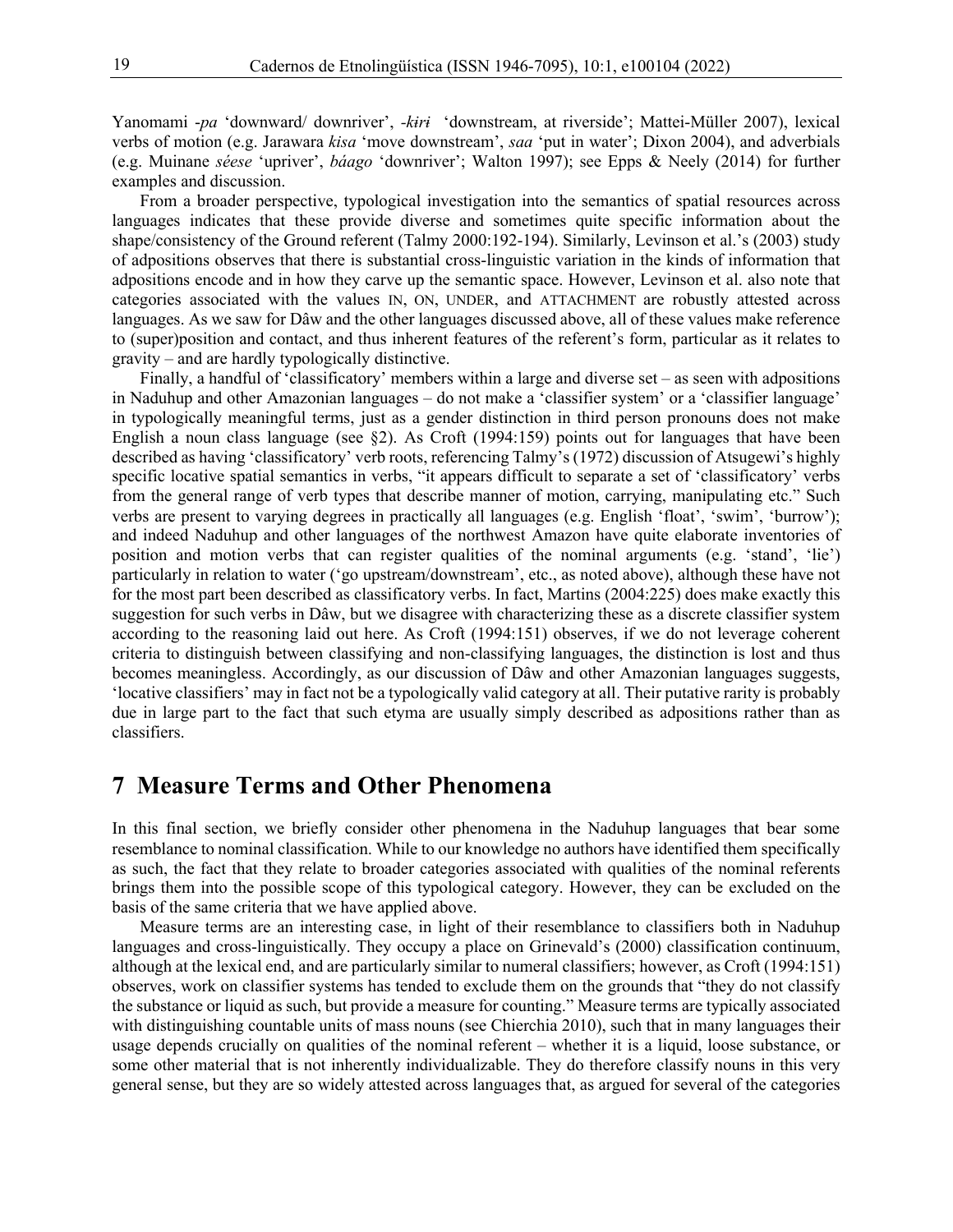addressed above, treating them as classifiers would trivialize numeral classifiers as a typological category (Croft 1994:151).

All Naduhup languages employ measure terms in counting mass nouns. In Hup and Yuhup, measure terms are morphosyntactically equivalent to classifiers (see §4 above): they head noun phrases involving relative clauses, demonstratives, adjectives, numerals, etc., and they perform functions of derivation, individuation, and reference-tracking. They include etyma that are otherwise free lexical items (e.g. *b'ɔ̌ʔ* 'drinking gourd') and bound nouns (e.g. =*cǝg* 'piece'), which function effectively as 'repeater' classifiers, in that their form and meaning is identical to that of the corresponding noun; they also include etyma that can be defined more clearly as classifiers on the basis of semantic extension (e.g. =*b'ah* 'flat piece'). As argued in Epps (2008:203) for Hup, to the extent that even many count nouns may be undifferentiated with respect to quantity and form, classifiers function like measure terms in that they individuate and identify a particular referent; e.g. *c'iw=teg* 'peach-palm stick/tree', *c'iw=tat* 'peach-palm fruit', *c'iw=g'æt* 'peachpalm leaf'; *wéda=teg* 'candle', *wéda=cǝg* 'wax piece' (from Portuguese *vela* 'candle'). However, measure terms and classifiers are nonetheless functionally distinct in this language in that measure terms are required in counting mass nouns (example (36)), whereas they are optional in combination with count nouns, where their primary function is to disambiguate (e.g. between wrapped rolls of cookies vs. individual cookies; example (37)).

| (36) | $ko2ap$ $b'32$ $d'uc$ | deh | tih | ?əg-j <del>i</del> ?-aj-áh,                                                         | $ko2ap$ $b32$ |  |
|------|-----------------------|-----|-----|-------------------------------------------------------------------------------------|---------------|--|
|      |                       |     |     | two gourd fish.poison water 3sG drink-TEL-INCH-DECL two gourd                       |               |  |
|      |                       |     |     | 'He drank two gourds of fish-poison juice, two gourds (full).' (Hup, Epps 2008:202) |               |  |

(37) *<i><i>Pin-ăn*<br>1PL-OBJ *n-ǎn cúku tɨh nɔ́*  $n3$ <sup>2</sup>- $\dot{3}h$ , *́h, bodáca ʔójtu=b'ah* give-DECL cookies eight=SPLIT 'She gave us juice, and eight cookies…' (Hup, Epps 2008:203)

The same is true for Nadëb: As in Hup, count nouns are freely combined with numeral terms (example (38)), while mass nouns require a measure term (example (39)). In Dâw, measure terms are also available for use with mass nouns, although they are not required (example (40)).

| (38) | IEM |  | hế? watom ba-hap^h <b>tama?wob hế?</b>                    | depa:? |
|------|-----|--|-----------------------------------------------------------|--------|
|      |     |  | yesterday ADVZ Watom ADV-see three ADVZ paca              |        |
|      |     |  | 'Yesterday, Watom saw three pacas.' (Nadëb, Obert 2021:4) |        |

- (39) *tama?wob h***<sub>** $\tilde{\epsilon}$ **?** *fance hDVZ* **pot**</sub> *ʔ ʃaɾe:j kajahaɾ ã:h e-ə:k jəŋ* three ADVZ pot manioc.porridge 1PL.EXCL DFT.E-drink VERB.QNT 'We drank three pots of manioc porridge.' (Nadëb, Obert 2021:10)
- $(40)$ *n* $\hat{i}$ ? *tim* **(got)** dəw *j* $\hat{i}$ w *men ̌ ɲ jɛg kɛd* EXI two (drop) person blood 1SG.POSS hammock in 'There are two drops of blood/bloods in my hammock.' (Dâw, Storto 2020:223)

While measure terms can be said to classify according to the nature of the nominal referent as a mass or a countable entity, as noted above, this distinction is in fact more broadly relevant across grammatical subsystems in many languages, including those of the Naduhup family. For example, quantifier choice in Dâw (as in Nadëb) is sensitive to a mass/count distinction (examples (41-42)).

|  |  | (41) $n\hat{i}$ ? hêw pid daw tê komunidad/ $\varepsilon$ wa? |                                                                    |
|--|--|---------------------------------------------------------------|--------------------------------------------------------------------|
|  |  | EXI many INTS person child community on                       |                                                                    |
|  |  |                                                               | 'There are many children in the community.' (Dâw, Storto 2020:224) |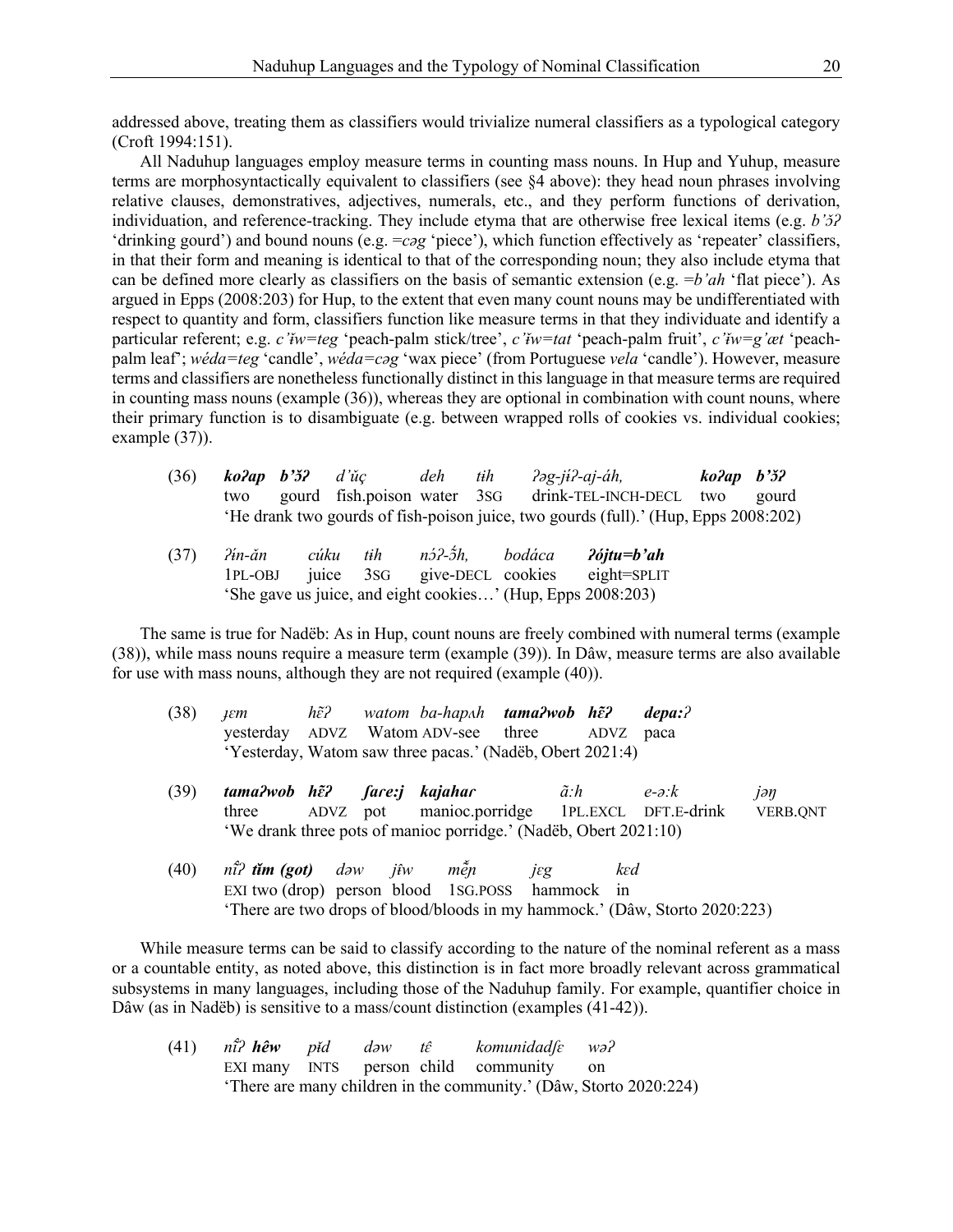|  | (42) ni <sup>3</sup> <b>peg</b> pǐd nǎx kalap ked |  |  |                                                                 |
|--|---------------------------------------------------|--|--|-----------------------------------------------------------------|
|  | EXI bebig INTS water bottle in                    |  |  |                                                                 |
|  |                                                   |  |  | 'There is a lot of water in the bottle.' (Dâw, Storto 2020:224) |

There are many other grammatical elements in Naduhup languages that modify nouns, and sometimes refer to an inherent quality associated with the referent, but would not be considered classifiers according to most definitions, and certainly not by our own: they do not form a set, are not used referentially or anaphorically, and are not relevant to any grammatical subsystem beyond the specific constructions in which they occur. Such elements include augmentative and diminutive markers (which in some cases are grammaticalized from kin terms; see example (43) for Nadëb); a 'deceased' marker, for the most part restricted to nouns referring to humans (normally kin terms and human proper names, as in Hup *ʔãh ʔɔ́ h=cud* [1SG grandmother=DCSD] 'my deceased grandmother); nominal tense markers (example (44) for Nadëb); etc. Any apparent derivational function of these elements is better understood as simply lexicalization of a noun together with a modifier; e.g. Nadëb *tə:g* 'wood' vs. *tə:g ɨb* 'rifle' (lit. 'wood father/big').

| (43) |                                                    | $ti^2$ a-fo? dag-if tob ta?a                                |              |  |  |  | ta? | ti: $\partial$ |  |
|------|----------------------------------------------------|-------------------------------------------------------------|--------------|--|--|--|-----|----------------|--|
|      |                                                    | ANPH DFT.A-sit CHG.ST-REST house offspring 3sG              |              |  |  |  |     | ANPH           |  |
|      | 'Now there is only one small house at this place.' |                                                             |              |  |  |  |     |                |  |
|      |                                                    |                                                             |              |  |  |  |     |                |  |
| (44) |                                                    | ta? ti:? b^? er $\tilde{e}$ n <b>pa:h</b> be-kə?ə w^t bab^? |              |  |  |  |     |                |  |
|      |                                                    | 3SGANPH LOC Helen PST ADV-stand PFV.SG here                 |              |  |  |  |     |                |  |
|      | 'That (former) Helen lived here.'                  |                                                             | <b>NADËR</b> |  |  |  |     |                |  |

#### **8 Conclusion**

The Naduhup languages have occupied a remarkably prominent position in the typological literature on nominal classification, despite their status as representing an under-described language family from a more generally under-described part of the world. As we have explored here, however, much of this prominence is in fact a direct *result* of their very limited description, in that several of the claims made about these languages do not stand up either to more nuanced description and analysis, nor to a more principled typological comparison. Beginning primarily with Aikhenvald's (2000) typological study and carried forward by other authors, Naduhup languages have been held up as exemplifying at least three types of nominal classification that are typologically relatively uncommon, rare, or perhaps even non-existent – noun classifiers, locative classifiers, and 'possessor' classifiers. However, our closer investigation indicates that this language family exhibits only two plausible classifier types, an incipient version of the regionally widespread 'multifunctional classifier' system in Hup and Yuhup, and a restricted set of possessive classifiers in Nadëb. Despite previous perceptions of Dâw as endowed with several different kinds of classifiers, we conclude that this language is in fact the only member of the family to have no classifiers of any kind, according to criteria that are both descriptively rigorous and typologically robust.

While there is no question that the Naduhup family, like other languages of Amazonia and beyond, holds its share of typological surprises, our exploration of nominal classification in these languages reminds us that we must be cautious in evaluating claims of typological *rarissima*. Especially for categories like nominal classification that span diverse grammatical structures and domains, establishing them as typologically meaningful requires a characterization that is both coherent and constrained. As we have seen here, grammatical phenomena that 'classify' nouns according to features of their referents are ubiquitous across languages, and only a subset of these meet a principled definition of nominal classification as a typologically relevant construct. Ultimately, descriptive linguists and typologists share the responsibility for setting out a coherent and mutually useful characterization of both the diversity and universality of human language.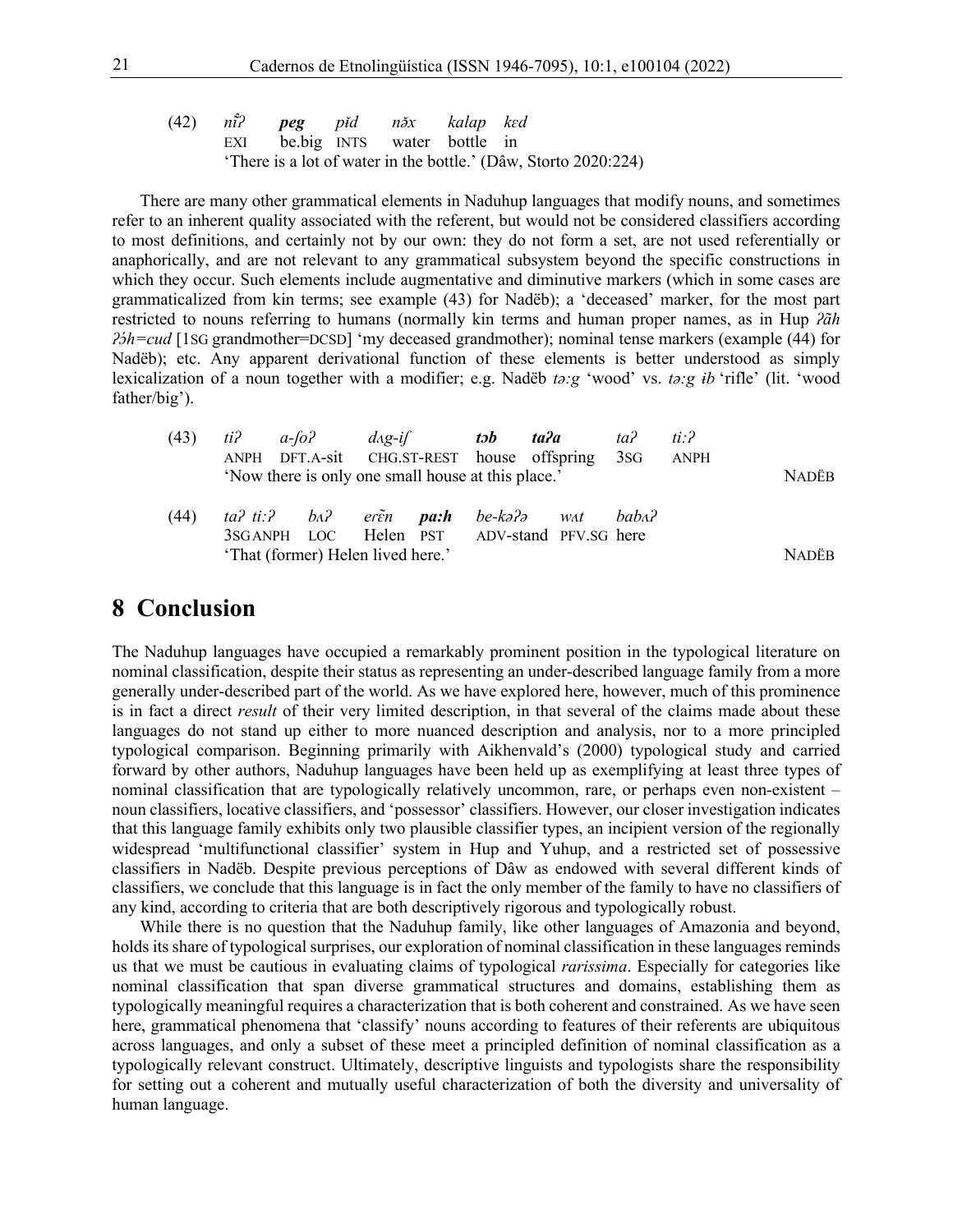## **9 Acknowledgements**

We are deeply grateful for the collaboration and friendship of the Hup, Dâw, and Nadëb peoples, who have welcomed us in their communities and worked together with us on their languages. We also thank the Museu Paraense Emilio Goeldi, FUNAI, FOIRN, and ACIMRN for permission and sponsorship for work in Brazil. We gratefully acknowledge our funders, most recently the University of Texas at Austin (the Lozano Long Institute for Latin American Studies); the University of São Paulo; FAPESP; Firebird Foundation; and the Endangered Languages Documentation Programme. Further thanks go to our collaborators in the study of Naduhup languages: Sunkulp Ananthanarayan, Wallace Andrade, Clariana Assis, Jéssica Costa, Bruno Marques, Nian Pissolati, Danilo Paiva Ramos, and Luciana Storto. Finally, we thank Ellen Contini-Morava, Tony Woodbury, and two anonymous reviewers for their helpful comments on the material in this paper, as well as the organizers of this compilation.

# **10 Glossing Conventions**

1 'first person', 2 'second person', 3 'third person', ADV 'adverbial prefix', ADVZ 'adverbializer', AFFIRM 'affirmative', ANIM 'animate', ANPH 'anaphoric pronoun', BEN 'benefactive', CHG.ST 'change of state', CL 'classifier', DECL 'declarative', DEP 'dependent marker', DFT.A 'default verbal prefix a-', DFT.E 'default verbal prefix e-', DIR 'directional', DSCD 'desceased marker', DYN 'dynamic', EXCL 'exclusive', EXI 'existential', FEM 'feminine', INANIM 'inanimate', INCH 'inchoative', INDF 'indefinite', INTS 'intensifier', ITG 'intangible', IPFV 'imperfective', LOC 'generic locative marker', MSC 'masculine', NEG 'negation', NMZ 'nominalizer', NSUBJ 'non-subject', OBJ 'object', ORIG 'origin', PFV 'perfective', PL 'plural', PLZ 'pluralizer', POSS 'possessive', PROG 'progressive', PST 'past', REL 'relativizer', REP 'reportative', RESP 'respect marker', SEQ 'sequential', SG 'singular', VERB.QNT 'verbal quantifier'

# **11 References**

- Aikhenvald, Alexandra Y. 1996. Classe nominal e gênero nas línguas Aruák. *Boletim do Museu Goeldi* 10. 137-259.
- Aikhenvald, Alexandra Y. 2000. *Classifiers: A typology of noun categorization devices*. Oxford: Oxford University Press UK.
- Aikhenvald, Alexandra Y. 2002. *Language contact in Amazonia*. Oxford and New York: Oxford University Press.
- Aikhenvald, Alexandra Y. & Diana Green. 1998. Palikur and the typology of classifiers. *Anthropological Linguistics* 40(3). 429-480.
- Allan, Keith. 1977. Classifiers. *Language* 53(2). 285-311.
- Bolaños, Katherine. 2016. *A descriptive grammar of Kakua, a language of Northwest Amazonia.* PhD Dissertation, University of Amsterdam. Amsterdam: LOT.
- Brown, Dunstan, Marina Chumakina & Greville G. Corbett (eds.). 2013. *Canonical morphology and syntax.* Oxford: Oxford University Press.
- Chappell, Hilary & William McGregor. 1996. *The Grammar of inalienability: A typological perspective on body part terms and the part-whole relation* (Empirical Approaches to Language Typology [EALT], 14). Berlin: De Gruyter Mouton.
- Chierchia, Gennaro. 2010. Mass nouns, vagueness and semantic variation. *Synthese* 174(1). 99–149.
- Comrie, Bernard, Lucia Golluscio, Hebe González & Alejandra Vidal. 2010. El Chaco como área lingüística. In Zarina Estrada-Fernández & Ramón Arzápalo Marín (eds.), *Estudios de lenguas*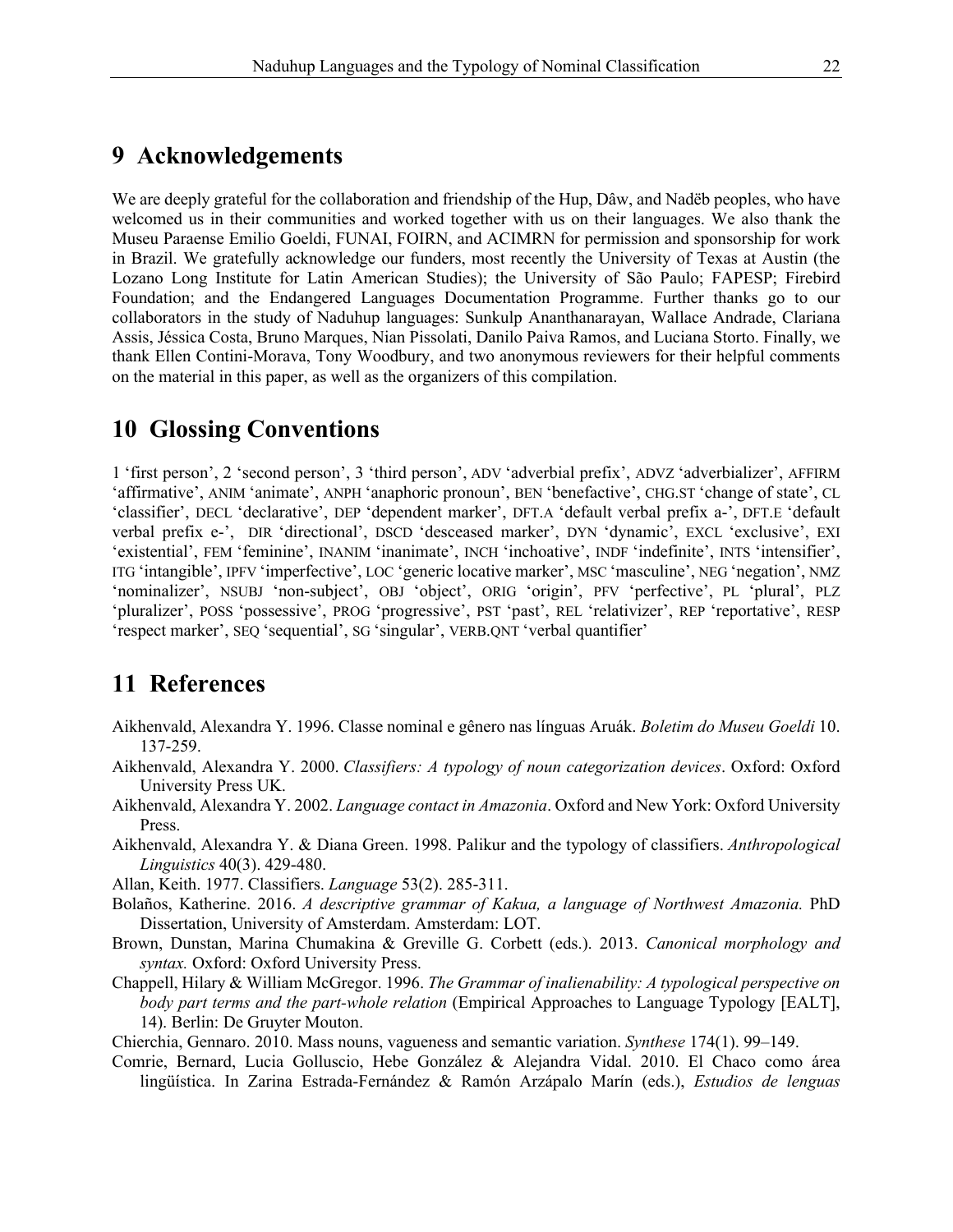*amerindias 2: contribuciones al estudio de las lenguas originarias de América*, 85-129. Hermosillo: UNISON.

- Contini-Morava, Ellen & Marcin Kilarski. 2013. Functions of nominal classification. *Language Sciences* 40*.* 263-299.
- Costa, Luiz. 2017. *The owners of kinship: Asymmetrical relations in indigenous Amazonia.* Chicago: University of Chicago Press.
- Croft, William. 1994. Semantic universals in classifier systems. *Word* 45. 154-171.
- Dixon, R.M.W. 1982. Noun classifiers and noun classes. In R.M.W. Dixon, *Where have all the adjectives gone? And other essays on semantics and syntax*, 211-233. The Hague: Mouton.
- Dixon, R.M.W. 1986. Noun classes and noun classification in typological perspective. In Colette Craig (ed.), *Noun classes and categorization: Proceedings of a symposium on categorization and noun classification, Eugene, Oregon, October 1983*, 105-113. Amsterdam: John Benjamins.
- Dixon, R.M.W. 2004. *The Jarawara language of southern Amazonia*. New York: Oxford University Press.
- Denny, J. Peter. 1976. What are noun classifiers good for? *Papers from the twelfth regional meeting of the Chicago Linguistics Society*, 122-132. Chicago: University of Chicago.
- Derbyshire, Desmond C. & Doris L. Payne. 1990. Noun classification systems of Amazonian languages. In Doris L. Payne (ed.), *Amazonian linguistics: Studies in lowland South American languages*, 243- 271. Austin: University of Texas Press.
- Epps, Patience. 2001+. *Hup collection*. Archive of the Indigenous Languages of Latin America. http://ailla.utexas.org.
- Epps, Patience. 2007a. The Vaupés melting pot: Tukanoan influence on Hup. In Alexandra Aikhenvald & R.M.W. Dixon (eds.), *Grammars in contact: A cross-linguistic typology* (Explorations in Linguistic Typology 4), 267-289. Oxford: Oxford University Press.
- Epps, Patience. 2007b. Birth of a noun classification system: The case of Hup. In Leo Wetzels (ed.), *Language endangerment and endangered languages: Linguistic and anthropological studies with special emphasis on the languages and cultures of the Andean-Amazonian border area*, 107-128. Leiden: The Research School of Asian, African, and Amerindian Studies.
- Epps, Patience. 2009. O nascimento de um sistema de classificação nominal. Special issue, Wilson da Silva (ed.), *ReVEL (Revista Virtual do Estudo da Linguagem*) 3. 1-28.
- Epps, Patience. 2008. *A grammar of Hup.* (Mouton Grammar Library 43.) Berlin: Mouton de Gruyter.
- Epps, Patience. 2010. Linguistic typology and language documentation. In Jae Jung Song (ed.), *The Oxford handbook of linguistic typology*, 634-649. Oxford: Oxford University Press.
- Epps, Patience. 2020. The diachrony of argument marking in Naduhup (NW Amazonia). Workshop on Diachrony, Adpositions, Nuclear and Oblique Arguments, University of Sonora, November 12.
- Epps, Patience & Katherine Bolaños. 2017. Reconsidering the 'Makú' family of northwest Amazonia. *International Journal of American Linguistics* 83(3). 467-507.
- Epps, Patience & Kelsey Neely. 2014. Movimiento y orientación en construcciones verbales: una perspectiva amazónica. In Lilián Guerrero (ed.), *Movimiento y espacio en lenguas de América*, 25-52. México: Universidad Nacional Autónoma de Mexico.
- Epps, Patience, Karolin Obert & Nian Pissolati. 2018+. *Nadëb collection*. Archive of the Indigenous Languages of Latin America. http://ailla.utexas.org.
- Epps, Patience, Karolin Obert & Luciana Storto. 2013+. *Dâw collection*. Archive of the Indigenous Languages of Latin America. http://ailla.utexas.org.
- Farmer, Stephanie. 2015. *Establishing reference in Máíh<del>î</del>ki*. PhD Dissertation. Berkeley: UC Berkeley.
- Fausto, Carlos & Eduardo G. Neves. 2018. Was there ever a Neolithic in the Neotropics? Plant familiarisation and biodiversity in the Amazon. *Antiquity* 92(366). 1604–1618.
- Gomez-Imbert, Elsa. 1996. When animals become 'rounded' and 'feminine': conceptual categories and linguistic classification in a multilingual setting. In John Gumperz & Stephen Levinson (eds.), *Rethinking linguistic relativity*, 438-469. Cambridge: Cambridge University Press.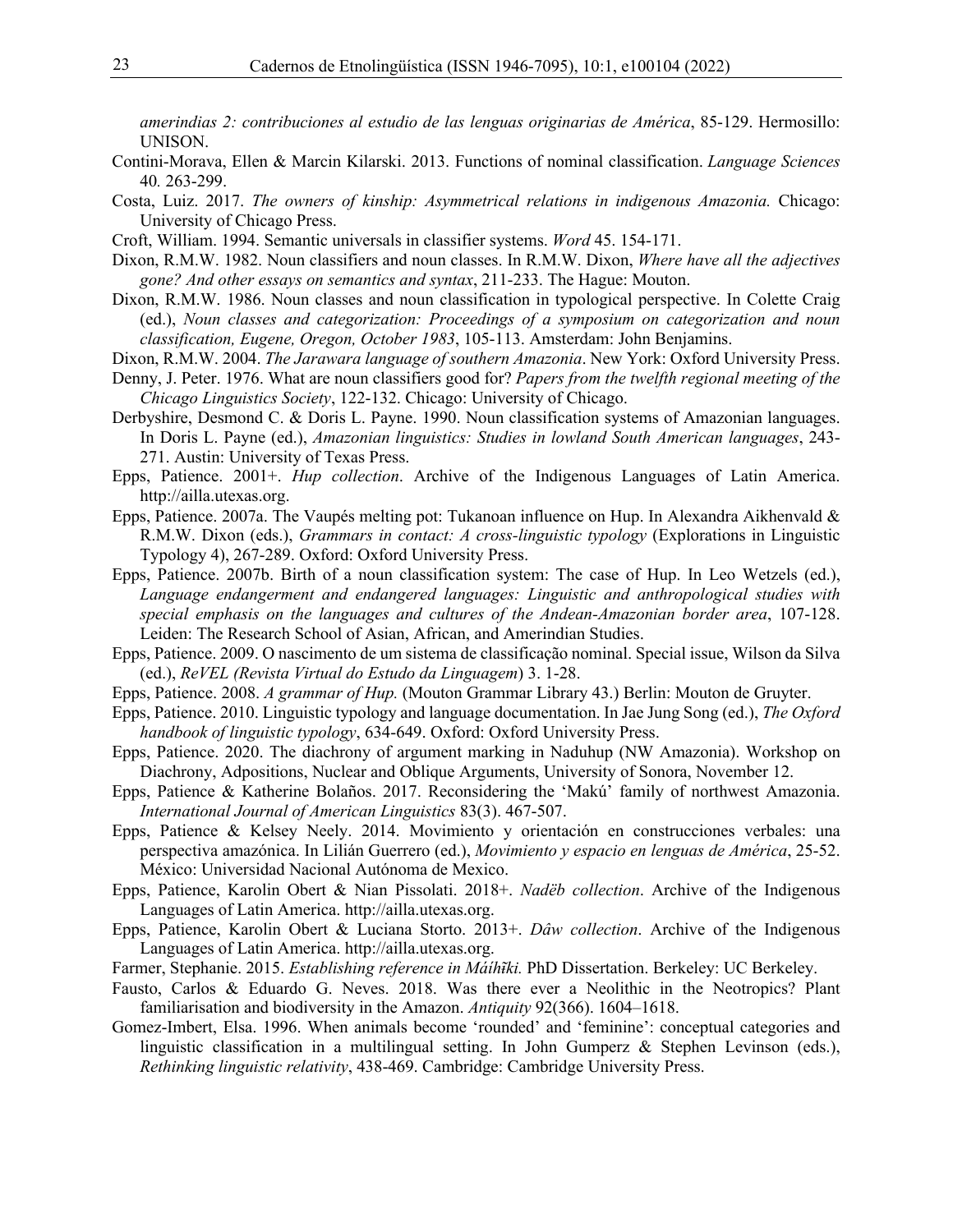- (Grinevald) Craig, Colette. 1992. Classifiers in a functional perspective. In Michael D. Fortescue, Peter Harder & Lars Kristoffersen (eds.), *Layered structure and reference in a functional perspective,* 277- 301. Amsterdam: John Benjamins.
- Grinevald, Colette. 2000. A morphosyntactic typology of classifiers. In Gunther Senft (ed.), *Systems of nominal classification,* 50-93. Cambridge: Cambridge University Press.
- Grinevald, Colette. 2004. Classifiers. In G. E. Booij, Christian Lehmann, Joachim Mugdan, Stavros Skopeteas &Wolfgang Kesselheim (eds.), *Morphologie: Ein internationales Handbuch zur Flexion und Wortbildung, Band 2*, 1016-1031. Berlin: Mouton de Gruyter.
- Grinevald, Colette & Frank Seifart. 2004. Noun classes in African and Amazonian languages: Towards a comparison. *Linguistic Typology* 8. 243-285.
- Haspelmath, Martin. 2010. Comparative concepts and descriptive categories in cross-linguistic studies. *Language* 86. 663-687.
- Kilarski, Marcin. 2013. *Nominal classification: A history of its study from the classical period to the present*. John Benjamins, Amsterdam, Philadelphia.
- Krasnoukhova, Olga. 2012. *The noun phrase in the languages of South America*. PhD Dissertation. Nijmegen: Radboud Universiteit.
- Levinson, Stephen, Sérgio Meira & The Language and Cognition Group. 2003. 'Natural Concepts' in the spatial topologial domain-adpositional meanings in crosslinguistic perspective: An exercise in semantic typology. *Language* 79(3)*.* 485-516.
- Lichtenberk, Frantisek. 2009. Oceanic possessive classifiers. *Oceanic Linguistics* 48(2). 379-402.
- Lucy, John A. 2000. Systems of nominal classification: a concluding discussion. In Gunther Senft (ed.), *Systems of nominal classification*, 326–341. Cambridge: Cambridge University Press.
- Martins, Silvana A. 1994. *Análise da morfossintaxe da língua Dâw-Maku-Kamã e sua classificação tipológica*. MA Thesis. Florianopolis: Universidade de Santa Catarina.
- Martins, Silvana A. 2004. *Fonologia e gramática Dâw*. PhD Dissertation; Amsterdam: LOT.
- Mattei-Müller, Marie-Claude. 2007. *Lengua y cultura Yanomamī: Diccionario ilustrado yanomamīespañol/español-yanomamī*. Caracas: Consejo Nacional de la Cultura.
- Mithun, Marianne. 2016. Typology, documentation, description, and typology. *Linguistic Typology* 20(3). 467-472.
- Moore, Barbara J. & Gail L. Franklin. 1979. *Breves notícias da língua makú-hupda.* Brasília: Summer Institute of Linguistics.
- Nichols, Johanna. 1988. On alienable and inalienable possession. In William Shipley (ed.), *In honor of Mary Haas,* 475-521. Berlin: Mouton de Gruyter.
- Obert, Karolin. 2019. *The linguistic encoding of space in Dâw*. PhD Dissertation. São Paulo: Universidade de São Paulo.
- Obert, Karolin. 2021. The mass/count distinction in Nadëb. Special issue, Suzi Lima (ed.), *Revista Liames* 21, 1-30.
- Ospina Bozzi, Ana María. 2002. *Les structures élémentaires du yuhup maku, langue de l'Amazonie colombienne: Morphologie et syntaxe.* PhD Dissertation. Paris: Université Paris 7.
- Ospina Bozzi, Ana María. 2004-2005. Clasificación nominal en yuhup. *Amerindia* 29/30. 179-194.
- Payne, Doris L. 1987. Noun classification in the Western Amazon. *Language Science* 9. 21-44.
- Proschan, Frank. 1997. We are all Kmhmu just the same. *American Ethnologist* 24(1). 91–113.
- Seifart, Frank & Doris L. Payne. 2007. Nominal classification in the northwest Amazon: Issues in areal diffusion and typological characterization. *International Journal of American Linguistics* 73(4). 381- 387.
- Senft, Gunther. 2000. What do we really know about nominal classification systems? In Gunther Senft (ed.), *Systems of nominal classification,* 11-50. Cambridge: Cambridge University Press.
- Silva, Cácio & Elisângela Silva. 2012. *A língua dos Yuhupdeh: Introdução etnolínguística, dicionário yuhup–português e glossário semântico-gramatical.* São Gabriel da Cachoeira: Pró-Amazônia.